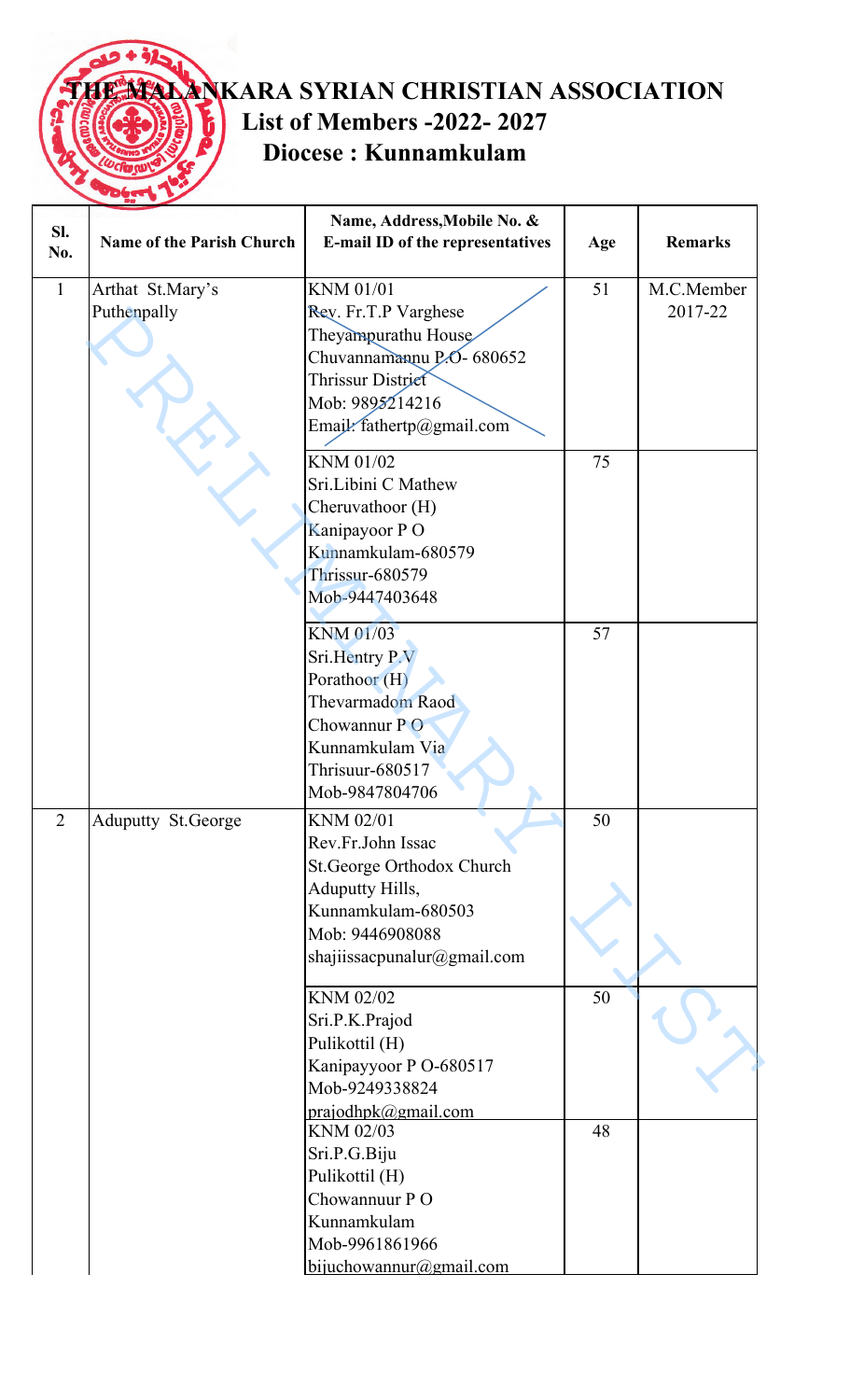| KNM 02/04<br>61<br>Sri.K.V.Issac<br>Koladi (H)<br>Deepthy Raod<br>Aduputty,<br>Kunnamkulam P O-680503<br>Mob-9074473527<br>ispons $92@$ gmail.com<br>51<br>KNM 02/05<br>Sri.Biju K.V<br>Kakkasserry (H)<br><b>Thrissur Road</b><br>Kunnamkulam P O-680509<br>Mob-9446431853<br>KNM 02/06<br>65<br>Sri.Joy C Varghese<br>Cheruvathoor (H)<br>Kanipayyoor PO<br>Mob-9447381116<br>yesjovs@gmail.com<br><b>KNM 02/07</b><br>43<br>Sri.Baby M Paul<br>Mekkattukulam<br>Kanipayyoor P O-680517<br>Mob-9074075949<br>$b$ abymp $06$ @gmail.com<br>$\overline{3}$<br>Akkikkavu St.Mary's<br>KNM 03/01<br>42<br>Rev.Fr.Varghese Lal<br>Pankeyil House<br>S.H Mount P.O 686 006<br>Kottayam District<br>Ph: 0474 2415109, Mob:<br>9496465812<br>Email: kgvarkey@gmail.com<br>KNM 03/02<br>52<br>Sri.Bbauraj K Kuriakose<br>Koothoor (H)<br>Akkikkavu P o<br>Kunnamkulam, Thrissur<br>Mob-9895634493<br>52<br>$\overline{4}$<br>Arthat (Kunnamkulam)<br>KNM 04/01<br>Rev.Fr.Pathrose G. Pulikkottil<br>St.Mary's Cathedral<br>Opp.Telephone Exchange<br>Kaniyampal Road<br>Kunnamkulam P.O 680503<br>Mob: 9446067061<br>KNM 04/02<br>69<br>Sri.Jaison P.S<br>Panackal (H)<br>Pazhaya Kodathy Vazhy<br>Kunnamkulam-680503 |  |                |  |
|----------------------------------------------------------------------------------------------------------------------------------------------------------------------------------------------------------------------------------------------------------------------------------------------------------------------------------------------------------------------------------------------------------------------------------------------------------------------------------------------------------------------------------------------------------------------------------------------------------------------------------------------------------------------------------------------------------------------------------------------------------------------------------------------------------------------------------------------------------------------------------------------------------------------------------------------------------------------------------------------------------------------------------------------------------------------------------------------------------------------------------------------------------------------------------------------------------------|--|----------------|--|
|                                                                                                                                                                                                                                                                                                                                                                                                                                                                                                                                                                                                                                                                                                                                                                                                                                                                                                                                                                                                                                                                                                                                                                                                                |  |                |  |
|                                                                                                                                                                                                                                                                                                                                                                                                                                                                                                                                                                                                                                                                                                                                                                                                                                                                                                                                                                                                                                                                                                                                                                                                                |  |                |  |
|                                                                                                                                                                                                                                                                                                                                                                                                                                                                                                                                                                                                                                                                                                                                                                                                                                                                                                                                                                                                                                                                                                                                                                                                                |  |                |  |
|                                                                                                                                                                                                                                                                                                                                                                                                                                                                                                                                                                                                                                                                                                                                                                                                                                                                                                                                                                                                                                                                                                                                                                                                                |  |                |  |
|                                                                                                                                                                                                                                                                                                                                                                                                                                                                                                                                                                                                                                                                                                                                                                                                                                                                                                                                                                                                                                                                                                                                                                                                                |  |                |  |
|                                                                                                                                                                                                                                                                                                                                                                                                                                                                                                                                                                                                                                                                                                                                                                                                                                                                                                                                                                                                                                                                                                                                                                                                                |  |                |  |
|                                                                                                                                                                                                                                                                                                                                                                                                                                                                                                                                                                                                                                                                                                                                                                                                                                                                                                                                                                                                                                                                                                                                                                                                                |  |                |  |
|                                                                                                                                                                                                                                                                                                                                                                                                                                                                                                                                                                                                                                                                                                                                                                                                                                                                                                                                                                                                                                                                                                                                                                                                                |  |                |  |
|                                                                                                                                                                                                                                                                                                                                                                                                                                                                                                                                                                                                                                                                                                                                                                                                                                                                                                                                                                                                                                                                                                                                                                                                                |  |                |  |
|                                                                                                                                                                                                                                                                                                                                                                                                                                                                                                                                                                                                                                                                                                                                                                                                                                                                                                                                                                                                                                                                                                                                                                                                                |  |                |  |
|                                                                                                                                                                                                                                                                                                                                                                                                                                                                                                                                                                                                                                                                                                                                                                                                                                                                                                                                                                                                                                                                                                                                                                                                                |  |                |  |
|                                                                                                                                                                                                                                                                                                                                                                                                                                                                                                                                                                                                                                                                                                                                                                                                                                                                                                                                                                                                                                                                                                                                                                                                                |  |                |  |
|                                                                                                                                                                                                                                                                                                                                                                                                                                                                                                                                                                                                                                                                                                                                                                                                                                                                                                                                                                                                                                                                                                                                                                                                                |  |                |  |
|                                                                                                                                                                                                                                                                                                                                                                                                                                                                                                                                                                                                                                                                                                                                                                                                                                                                                                                                                                                                                                                                                                                                                                                                                |  |                |  |
|                                                                                                                                                                                                                                                                                                                                                                                                                                                                                                                                                                                                                                                                                                                                                                                                                                                                                                                                                                                                                                                                                                                                                                                                                |  |                |  |
|                                                                                                                                                                                                                                                                                                                                                                                                                                                                                                                                                                                                                                                                                                                                                                                                                                                                                                                                                                                                                                                                                                                                                                                                                |  |                |  |
|                                                                                                                                                                                                                                                                                                                                                                                                                                                                                                                                                                                                                                                                                                                                                                                                                                                                                                                                                                                                                                                                                                                                                                                                                |  |                |  |
|                                                                                                                                                                                                                                                                                                                                                                                                                                                                                                                                                                                                                                                                                                                                                                                                                                                                                                                                                                                                                                                                                                                                                                                                                |  |                |  |
|                                                                                                                                                                                                                                                                                                                                                                                                                                                                                                                                                                                                                                                                                                                                                                                                                                                                                                                                                                                                                                                                                                                                                                                                                |  |                |  |
|                                                                                                                                                                                                                                                                                                                                                                                                                                                                                                                                                                                                                                                                                                                                                                                                                                                                                                                                                                                                                                                                                                                                                                                                                |  |                |  |
|                                                                                                                                                                                                                                                                                                                                                                                                                                                                                                                                                                                                                                                                                                                                                                                                                                                                                                                                                                                                                                                                                                                                                                                                                |  |                |  |
|                                                                                                                                                                                                                                                                                                                                                                                                                                                                                                                                                                                                                                                                                                                                                                                                                                                                                                                                                                                                                                                                                                                                                                                                                |  |                |  |
|                                                                                                                                                                                                                                                                                                                                                                                                                                                                                                                                                                                                                                                                                                                                                                                                                                                                                                                                                                                                                                                                                                                                                                                                                |  |                |  |
|                                                                                                                                                                                                                                                                                                                                                                                                                                                                                                                                                                                                                                                                                                                                                                                                                                                                                                                                                                                                                                                                                                                                                                                                                |  |                |  |
|                                                                                                                                                                                                                                                                                                                                                                                                                                                                                                                                                                                                                                                                                                                                                                                                                                                                                                                                                                                                                                                                                                                                                                                                                |  |                |  |
|                                                                                                                                                                                                                                                                                                                                                                                                                                                                                                                                                                                                                                                                                                                                                                                                                                                                                                                                                                                                                                                                                                                                                                                                                |  |                |  |
|                                                                                                                                                                                                                                                                                                                                                                                                                                                                                                                                                                                                                                                                                                                                                                                                                                                                                                                                                                                                                                                                                                                                                                                                                |  |                |  |
|                                                                                                                                                                                                                                                                                                                                                                                                                                                                                                                                                                                                                                                                                                                                                                                                                                                                                                                                                                                                                                                                                                                                                                                                                |  |                |  |
|                                                                                                                                                                                                                                                                                                                                                                                                                                                                                                                                                                                                                                                                                                                                                                                                                                                                                                                                                                                                                                                                                                                                                                                                                |  |                |  |
|                                                                                                                                                                                                                                                                                                                                                                                                                                                                                                                                                                                                                                                                                                                                                                                                                                                                                                                                                                                                                                                                                                                                                                                                                |  |                |  |
|                                                                                                                                                                                                                                                                                                                                                                                                                                                                                                                                                                                                                                                                                                                                                                                                                                                                                                                                                                                                                                                                                                                                                                                                                |  |                |  |
|                                                                                                                                                                                                                                                                                                                                                                                                                                                                                                                                                                                                                                                                                                                                                                                                                                                                                                                                                                                                                                                                                                                                                                                                                |  |                |  |
|                                                                                                                                                                                                                                                                                                                                                                                                                                                                                                                                                                                                                                                                                                                                                                                                                                                                                                                                                                                                                                                                                                                                                                                                                |  |                |  |
|                                                                                                                                                                                                                                                                                                                                                                                                                                                                                                                                                                                                                                                                                                                                                                                                                                                                                                                                                                                                                                                                                                                                                                                                                |  |                |  |
|                                                                                                                                                                                                                                                                                                                                                                                                                                                                                                                                                                                                                                                                                                                                                                                                                                                                                                                                                                                                                                                                                                                                                                                                                |  |                |  |
|                                                                                                                                                                                                                                                                                                                                                                                                                                                                                                                                                                                                                                                                                                                                                                                                                                                                                                                                                                                                                                                                                                                                                                                                                |  |                |  |
|                                                                                                                                                                                                                                                                                                                                                                                                                                                                                                                                                                                                                                                                                                                                                                                                                                                                                                                                                                                                                                                                                                                                                                                                                |  |                |  |
|                                                                                                                                                                                                                                                                                                                                                                                                                                                                                                                                                                                                                                                                                                                                                                                                                                                                                                                                                                                                                                                                                                                                                                                                                |  |                |  |
|                                                                                                                                                                                                                                                                                                                                                                                                                                                                                                                                                                                                                                                                                                                                                                                                                                                                                                                                                                                                                                                                                                                                                                                                                |  |                |  |
|                                                                                                                                                                                                                                                                                                                                                                                                                                                                                                                                                                                                                                                                                                                                                                                                                                                                                                                                                                                                                                                                                                                                                                                                                |  |                |  |
|                                                                                                                                                                                                                                                                                                                                                                                                                                                                                                                                                                                                                                                                                                                                                                                                                                                                                                                                                                                                                                                                                                                                                                                                                |  |                |  |
|                                                                                                                                                                                                                                                                                                                                                                                                                                                                                                                                                                                                                                                                                                                                                                                                                                                                                                                                                                                                                                                                                                                                                                                                                |  |                |  |
|                                                                                                                                                                                                                                                                                                                                                                                                                                                                                                                                                                                                                                                                                                                                                                                                                                                                                                                                                                                                                                                                                                                                                                                                                |  |                |  |
|                                                                                                                                                                                                                                                                                                                                                                                                                                                                                                                                                                                                                                                                                                                                                                                                                                                                                                                                                                                                                                                                                                                                                                                                                |  |                |  |
|                                                                                                                                                                                                                                                                                                                                                                                                                                                                                                                                                                                                                                                                                                                                                                                                                                                                                                                                                                                                                                                                                                                                                                                                                |  |                |  |
|                                                                                                                                                                                                                                                                                                                                                                                                                                                                                                                                                                                                                                                                                                                                                                                                                                                                                                                                                                                                                                                                                                                                                                                                                |  |                |  |
|                                                                                                                                                                                                                                                                                                                                                                                                                                                                                                                                                                                                                                                                                                                                                                                                                                                                                                                                                                                                                                                                                                                                                                                                                |  |                |  |
|                                                                                                                                                                                                                                                                                                                                                                                                                                                                                                                                                                                                                                                                                                                                                                                                                                                                                                                                                                                                                                                                                                                                                                                                                |  |                |  |
|                                                                                                                                                                                                                                                                                                                                                                                                                                                                                                                                                                                                                                                                                                                                                                                                                                                                                                                                                                                                                                                                                                                                                                                                                |  |                |  |
|                                                                                                                                                                                                                                                                                                                                                                                                                                                                                                                                                                                                                                                                                                                                                                                                                                                                                                                                                                                                                                                                                                                                                                                                                |  |                |  |
|                                                                                                                                                                                                                                                                                                                                                                                                                                                                                                                                                                                                                                                                                                                                                                                                                                                                                                                                                                                                                                                                                                                                                                                                                |  |                |  |
|                                                                                                                                                                                                                                                                                                                                                                                                                                                                                                                                                                                                                                                                                                                                                                                                                                                                                                                                                                                                                                                                                                                                                                                                                |  |                |  |
|                                                                                                                                                                                                                                                                                                                                                                                                                                                                                                                                                                                                                                                                                                                                                                                                                                                                                                                                                                                                                                                                                                                                                                                                                |  |                |  |
|                                                                                                                                                                                                                                                                                                                                                                                                                                                                                                                                                                                                                                                                                                                                                                                                                                                                                                                                                                                                                                                                                                                                                                                                                |  | Mob-8592009900 |  |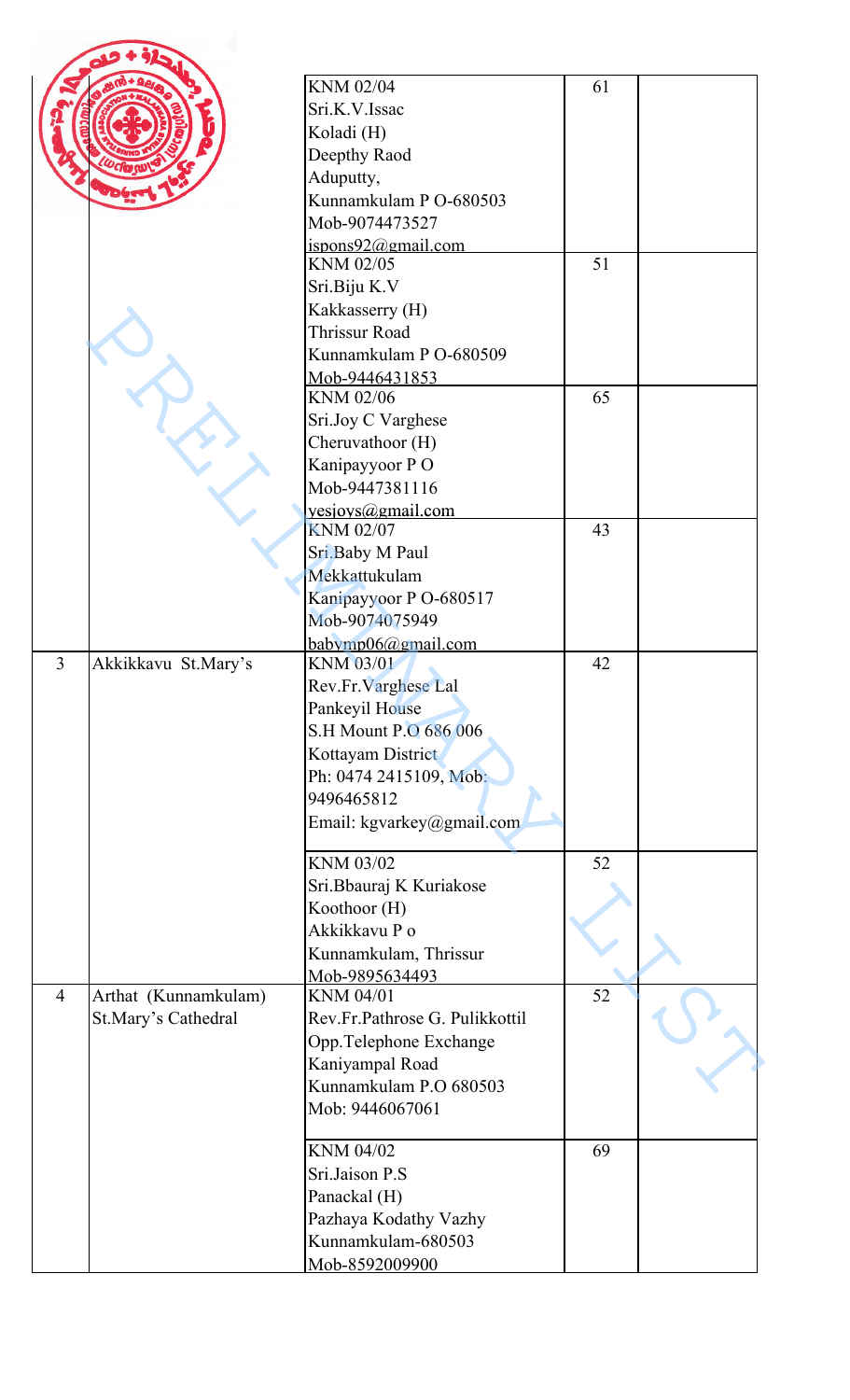| <b>PhooP's Ceorge</b>                  | <b>KNM 05/01</b><br>Rev.Fr.Joseph Tholath<br>Tholath House<br>One Way Junction<br>Pazhanji P.O 680542,<br><b>Thrissur District</b><br>Mob: 9846956598                                                                                | 73       |  |
|----------------------------------------|--------------------------------------------------------------------------------------------------------------------------------------------------------------------------------------------------------------------------------------|----------|--|
|                                        | KNM 05/02<br>Sri.Reju C.J<br>Cheeran (H)<br>Aynoor P O, Pazhanji<br>Thrissur-680542<br>Mob-                                                                                                                                          | 30       |  |
| Ayyamparambu St.Mary's<br>6            | KNM 06/01<br>Rev.Fr.Simon Vazhapilli<br>Vazhapilli House<br>High School Road,<br>Pazhanji 680 542<br><b>Thrissur District</b><br>Mob: 9846131663<br>Email: frsimonvi@gmail.com                                                       | 62       |  |
|                                        | <b>KNM 06/02</b><br>Sri.Shaji K George<br>Kidangara (H)<br>Ayyamparambu<br>Akathiyoor PO-680519<br>Mob-9446366854<br>kshajigeorgek@gmail.com                                                                                         | 55       |  |
|                                        | <b>KNM 06/03</b><br>Sri.Thampi K.B<br>Kolady (H)<br>Parembadom PO<br>Akathiyoor P O-680519<br>Mob-9447832047<br>KNM 06/04                                                                                                            | 67<br>45 |  |
|                                        | Sri.Biju KI<br>Kolady (H)<br>Parembadom PO<br>Akathiyoor P O-680519<br>Mob-9656656901<br>bijukolady018@gmail.com                                                                                                                     |          |  |
| $\overline{7}$<br>Chelakkara St.George | <b>KNM 07/01</b><br>Rev.Fr.Joseph Mathew<br>Kanjirathumkuzhiyil<br>Near. Enkakkad Railway Gate<br>Engakkad P.O- 680 589<br>Ottupara, Thrissur District<br>Ph: 04884 235028, Mobile:<br>09446319656<br>Email: frjossymathew@gmail.com | 48       |  |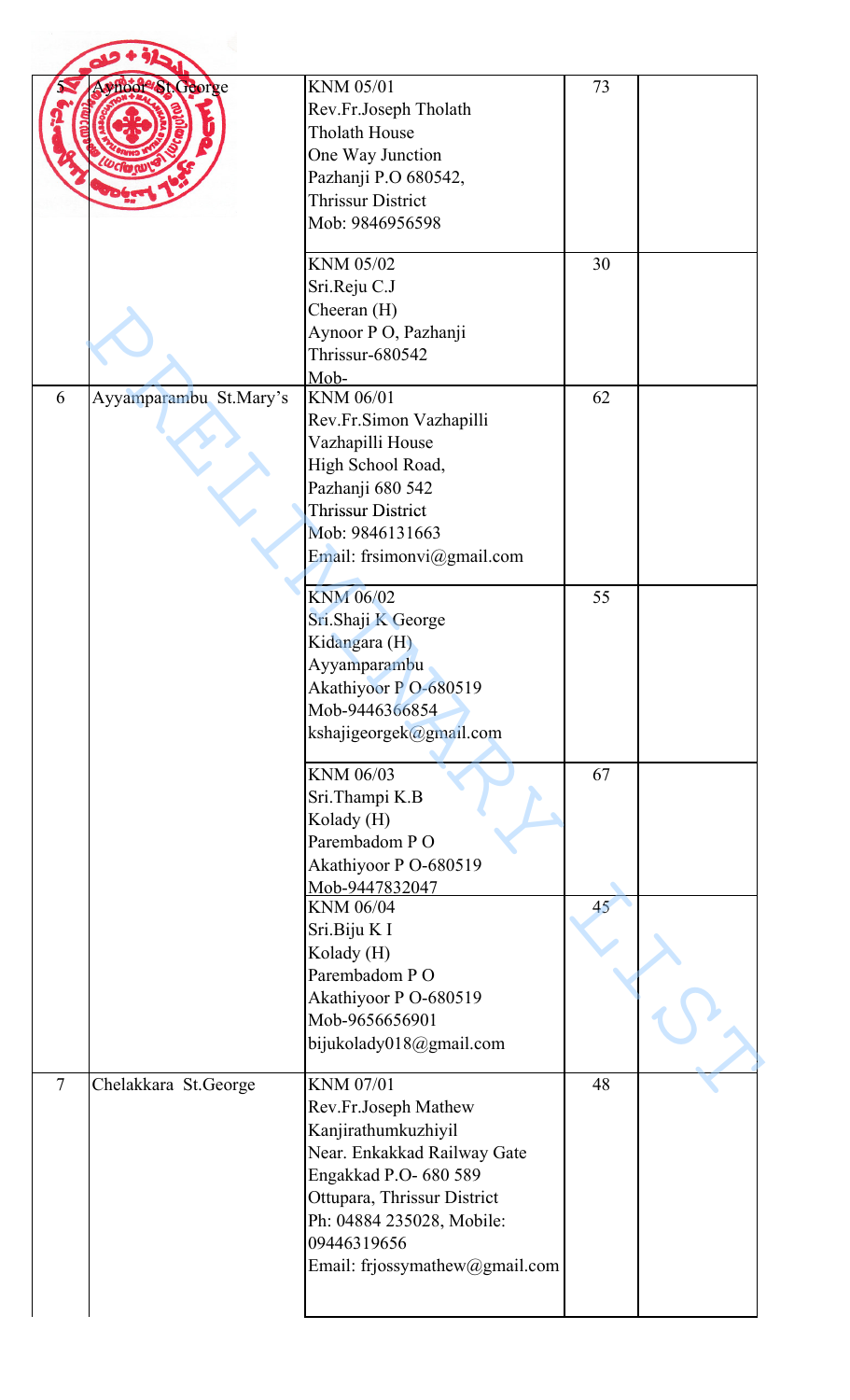|   |                       | KNM 07/02                           | 54 |  |
|---|-----------------------|-------------------------------------|----|--|
|   |                       | Sri.K.C.Saji                        |    |  |
|   |                       | Koothoor (H)                        |    |  |
|   |                       | Venganelloor PO                     |    |  |
|   |                       | Chelakkara                          |    |  |
|   |                       | Mob-7994543617                      |    |  |
|   |                       | sajikoothoor1968@gmail.com          |    |  |
|   |                       | KNM 07/03                           | 48 |  |
|   |                       | Sri.Joju C.J                        |    |  |
|   |                       | Cheruvathoor (H)                    |    |  |
|   |                       | Venganelloor PO                     |    |  |
|   |                       | Chelakkara                          |    |  |
|   |                       | Mob-95440113011                     |    |  |
|   |                       | jojujoseph73@gmail.com<br>KNM 07/04 |    |  |
|   |                       | Sri.Sibin C I                       |    |  |
|   |                       | Cheruvathoor (H)                    |    |  |
|   |                       | Thonnoorkkara PO                    |    |  |
|   |                       | Chelakkara                          |    |  |
|   |                       | Mob-9544011260                      |    |  |
|   |                       | cisibin@gmail.com                   |    |  |
| 8 | Chiralayam St.Lazarus | <b>KNM 08/01</b>                    | 53 |  |
|   |                       | Rev. Fr. Mathews K. Bursauma        |    |  |
|   |                       | Dyudhi Bhavan, Keethalatharayil     |    |  |
|   |                       | Near. Puthenagadi                   |    |  |
|   |                       | Kunnamkulam P.O 680                 |    |  |
|   |                       | 503, Thrissur District              |    |  |
|   |                       | Mob: 9496417474                     |    |  |
|   |                       | frbursoumamathews1969@gmail.c       |    |  |
|   |                       | om                                  |    |  |
|   |                       |                                     |    |  |
|   |                       | KNM 08/02                           | 57 |  |
|   |                       | Sri.C.J.Wilson                      |    |  |
|   |                       | Chirayil (H)                        |    |  |
|   |                       | Santi Nagar                         |    |  |
|   |                       | Guruvayoor Raod, Kunnamkulam-       |    |  |
|   |                       | 680503                              |    |  |
|   |                       | Mob-9447261264                      |    |  |
|   |                       | wilsoniappu@gmail.com<br>KNM 08/03  | 57 |  |
|   |                       | Sri.K.V.Babu                        |    |  |
|   |                       | Kolady (H)                          |    |  |
|   |                       | Cherlayam                           |    |  |
|   |                       | Saubrida Nagar                      |    |  |
|   |                       | Kunnamkulam P O-680503              |    |  |
|   |                       | Mob-9048072885                      |    |  |
|   |                       | <b>KNM 08/04</b>                    | 47 |  |
|   |                       | Sri.P.J.Mathew                      |    |  |
|   |                       | Parakkal (H)                        |    |  |
|   |                       | Lower Bazar, Cheralayam             |    |  |
|   |                       | Kunnamkulam P O-680503              |    |  |
|   |                       | Mob-8891112455                      |    |  |
|   |                       | glckunnmakulam@gmail.com            |    |  |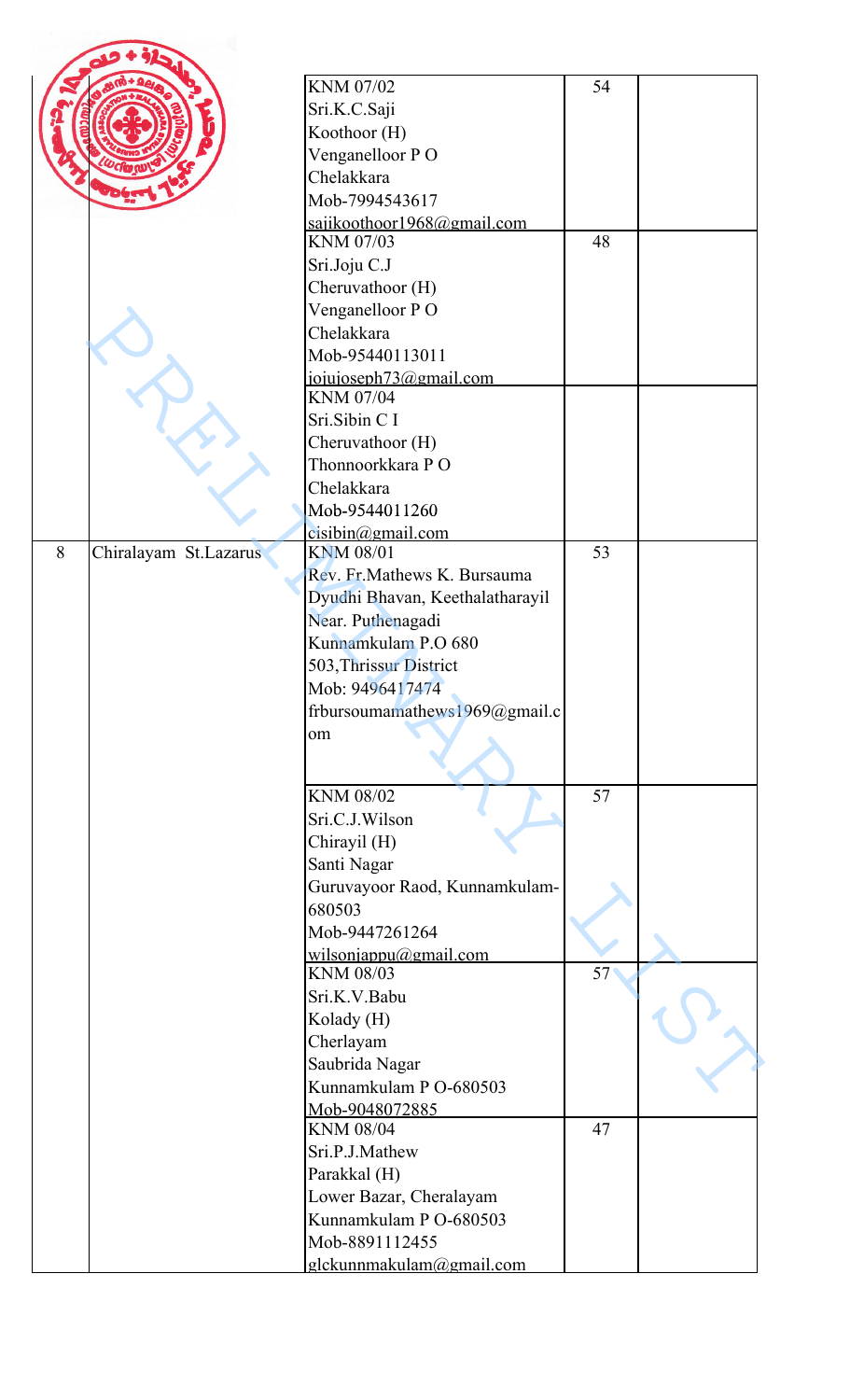|    | Allamanegad St. Gregorios   KNM 09/01 |                                        | 33 |  |
|----|---------------------------------------|----------------------------------------|----|--|
|    |                                       | Rev.Fr.Nithin Mathew Thomas            |    |  |
|    |                                       | Neduvelil Mannacheril                  |    |  |
|    |                                       |                                        |    |  |
|    |                                       | Kallunkal PO                           |    |  |
|    |                                       | Thiruvalla-689102                      |    |  |
|    |                                       | Mob-9947183182                         |    |  |
|    |                                       | nithinkallunkal@gmail.com<br>KNM 09/02 | 65 |  |
|    |                                       |                                        |    |  |
|    |                                       | Sri.Thankachen UP                      |    |  |
|    |                                       | Urumbil Veedu                          |    |  |
|    |                                       | Chiramanangad PO                       |    |  |
|    |                                       | Pannithadom, Thrissur-680604           |    |  |
|    |                                       | Mob-9048182500                         |    |  |
| 10 | Chittanjoor St.Mary's                 | <b>KNM 10/01</b>                       | 39 |  |
|    |                                       | Rev.Fr.Iyoob O I C                     |    |  |
|    |                                       | Bethany asram                          |    |  |
|    |                                       | Kunnamkulam 680503                     |    |  |
|    |                                       | Mob-9400510811,                        |    |  |
|    |                                       | dniyoob@gmail.com                      |    |  |
|    |                                       |                                        |    |  |
|    |                                       | <b>KNM 10/02</b>                       | 54 |  |
|    |                                       | Sri.Kamal Raj P.T                      |    |  |
|    |                                       | Panackal (H)                           |    |  |
|    |                                       | Chittanjoor PO                         |    |  |
|    |                                       | Kizhoor Vazhy-680523                   |    |  |
|    |                                       | Mob-9388555163                         |    |  |
| 11 | Chowannoor St.Gregorios               | <b>KNM 11/01</b>                       | 74 |  |
|    |                                       | Rev.Fr.John Urumbil                    |    |  |
|    |                                       | Urumbil House, Mission Road, Ist       |    |  |
|    |                                       | Avenue                                 |    |  |
|    |                                       | Kunnamkulam P.O 680503,                |    |  |
|    |                                       | <b>Thrissur District</b>               |    |  |
|    |                                       | Mobile: 9495854973                     |    |  |
|    |                                       | <b>KNM 11/02</b>                       | 59 |  |
|    |                                       | Sri.C.I.Joy                            |    |  |
|    |                                       | Chunkath (H)                           |    |  |
|    |                                       | Chowannoor PO                          |    |  |
|    |                                       | Kunnamkulam                            |    |  |
|    |                                       | Mob-9447403708                         |    |  |
|    |                                       |                                        |    |  |
|    |                                       | KNM 11/03                              | 54 |  |
|    |                                       | Sri.C.T.Sunny                          |    |  |
|    |                                       | Chunkath (H)                           |    |  |
|    |                                       | Chowannoor PO                          |    |  |
|    |                                       | Kunnamkulam                            |    |  |
|    |                                       |                                        |    |  |
| 12 | Eyyal St.Thomas                       | Mob-9546090055<br><b>KNM 12/01</b>     | 60 |  |
|    |                                       | Rev.Fr.M.C.Paulose                     |    |  |
|    |                                       |                                        |    |  |
|    |                                       | <b>St. Gregorios Medical Mission</b>   |    |  |
|    |                                       | Hospital<br>Parumala                   |    |  |
|    |                                       |                                        |    |  |
|    |                                       | Mob-9605500104                         |    |  |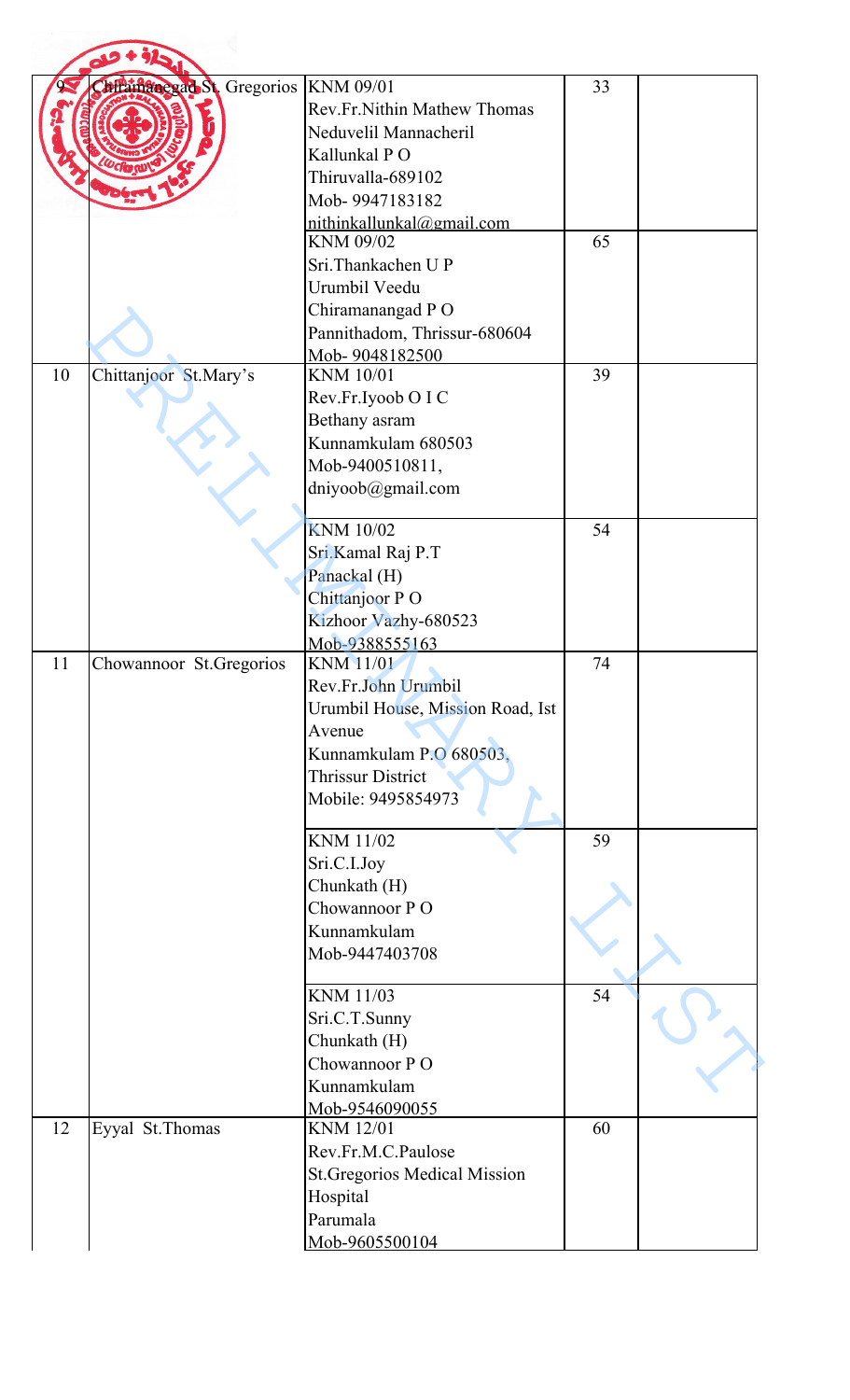|    |                         | <b>KNM 12/02</b>                              | 65 |  |
|----|-------------------------|-----------------------------------------------|----|--|
|    |                         | Sri.Unni A I                                  |    |  |
|    |                         |                                               |    |  |
|    |                         | Athikkad (H)                                  |    |  |
|    |                         | Eyyal -680501                                 |    |  |
|    |                         | Mob-9846364904                                |    |  |
| 13 | Erumapetty St. George   | <b>KNM 13/01</b>                              | 34 |  |
|    |                         | Rev.Fr.Lukose Babu                            |    |  |
|    |                         | <b>Arthat Church Parsonage</b>                |    |  |
|    |                         | Arthat P O, 680 521,                          |    |  |
|    |                         | Thrissur Dt                                   |    |  |
|    |                         | Mob-9497802831                                |    |  |
|    |                         | santhoshbabu333@gmail.com                     |    |  |
|    |                         | KNM 13/02                                     | 40 |  |
|    |                         | Sri.Girish M M                                |    |  |
|    |                         | Mandupal                                      |    |  |
|    |                         | Erumapetty P O-680584                         |    |  |
|    |                         | Thrissur                                      |    |  |
|    |                         | Mob-9946244675                                |    |  |
| 14 | Karikkad St.Mary's      | <b>KNM 14/01</b>                              | 33 |  |
|    |                         | Rev.Fr.Jerry Varghese                         |    |  |
|    |                         | Parakunnil (H)                                |    |  |
|    |                         | Kurampala South                               |    |  |
|    |                         | Pandalam-689501                               |    |  |
|    |                         | Mob-8136961550                                |    |  |
|    |                         | ierveeevarehese@gmail.com<br><b>KNM 14/02</b> | 57 |  |
|    |                         | Sri.Stanly C <sub>S</sub>                     |    |  |
|    |                         | Cheruvathore (H)                              |    |  |
|    |                         | Karikkad PO                                   |    |  |
|    |                         | Kunnamkulam-680519                            |    |  |
|    |                         | Mob-8111992061                                |    |  |
|    |                         | KNM 14/03                                     | 63 |  |
|    |                         | Sri.Rajan C.M                                 |    |  |
|    |                         | Cheruvathoor (H)                              |    |  |
|    |                         | Karikkad PO                                   |    |  |
|    |                         | Kunnamkulam-680519                            |    |  |
|    |                         | Thrissur                                      |    |  |
|    |                         | Mob-9895567754                                |    |  |
|    |                         | rajancm1001@gmail.com                         |    |  |
| 15 | Kattakampal St.Ignatius | <b>KNM 15/01</b>                              | 28 |  |
|    |                         | Rev.Fr.Eldho Sajan                            |    |  |
|    |                         | Padinjare Ummanal (H)                         |    |  |
|    |                         | C/o Mohini K.P, Kollannour                    |    |  |
|    |                         | West mangad PO,                               |    |  |
|    |                         | Pazhanji-680542                               |    |  |
|    |                         | Mob-8907669243                                |    |  |
|    |                         | KNM 15/02                                     | 50 |  |
|    |                         |                                               |    |  |
|    |                         | Sri.P.C.Rejimon                               |    |  |
|    |                         | Pulikottil (H)                                |    |  |
|    |                         | Kattakambal-680544                            |    |  |
|    |                         | Mob-9847158988                                |    |  |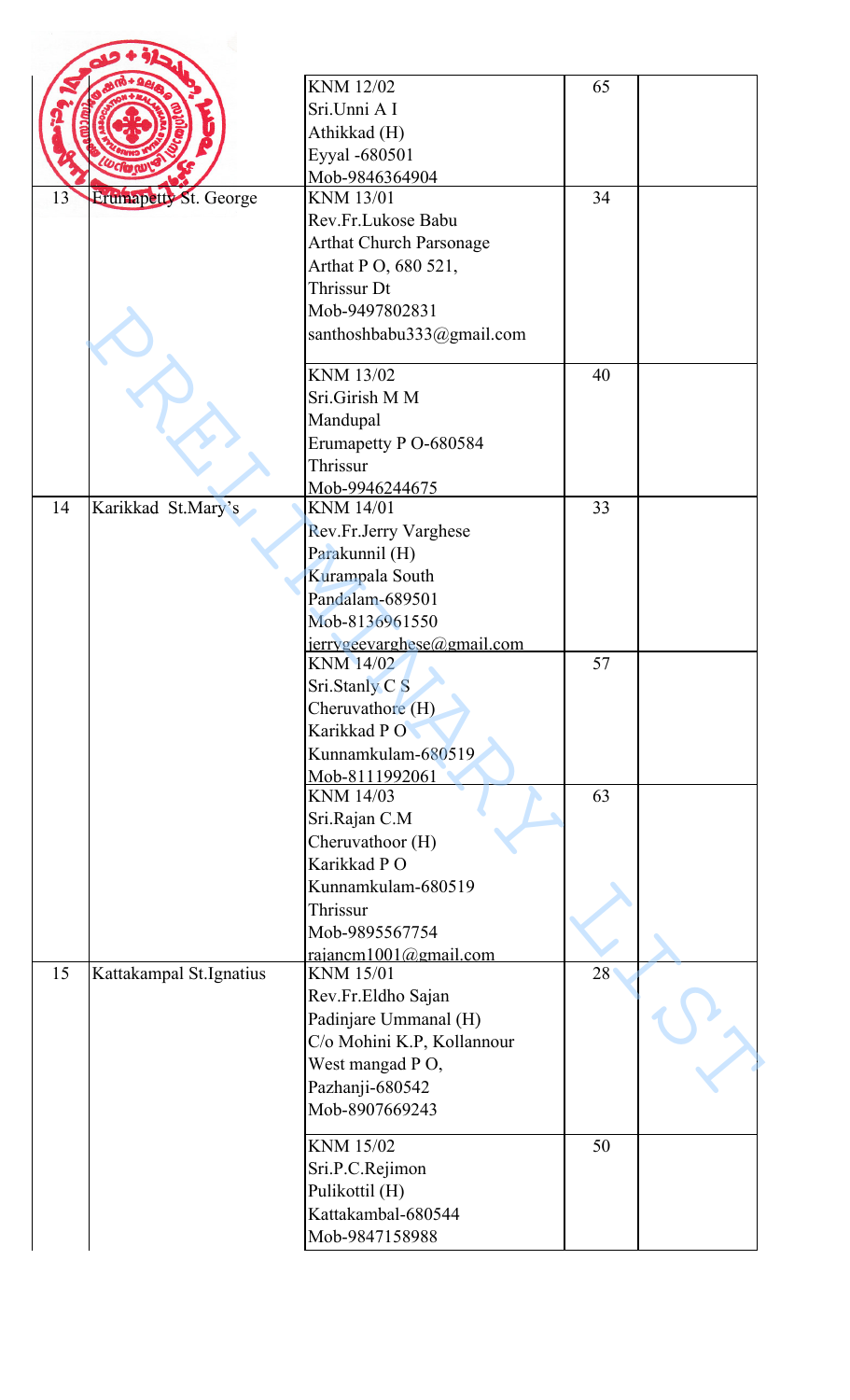|    |                     | KNM 15/03                    | 51 |            |
|----|---------------------|------------------------------|----|------------|
|    |                     | Sri.Jiji K.U                 |    |            |
|    |                     | Kattil (H)                   |    |            |
|    |                     | Kattakambal-680544           |    |            |
|    |                     | Mob-9747087934               |    |            |
|    |                     | <b>KNM 15/04</b>             | 68 |            |
|    |                     | Sri.James P.M                |    |            |
|    |                     | Pulikottil (H)               |    |            |
|    |                     | Kattakampal-680544           |    |            |
|    |                     | Mob-9446141860               |    |            |
|    |                     | <b>KNM 15/05</b>             | 65 |            |
|    |                     | Sri.C.C.Abraham              |    |            |
|    |                     | Cheruvathoor (H)             |    |            |
|    |                     | A.P.Raod, Kattakampal-680544 |    |            |
|    |                     | Mob-8111956255               |    |            |
| 16 | Kondazhi St.George  | <b>KNM 16/01</b>             | 30 |            |
|    |                     | Rev.Fr.Joseph George K       |    |            |
|    |                     | Kollannoor (H)               |    |            |
|    |                     | Gandhi Road, Aynoor          |    |            |
|    |                     | Pazhanji PO-680542           |    |            |
|    |                     | Mob-9633147906               |    |            |
|    |                     | jeringk7@gmail.com           |    |            |
|    |                     | <b>KNM 16/02</b>             | 56 |            |
|    |                     | Sri.E.P.Paulose              |    |            |
|    |                     | Edinjukuzhiyil (H)           |    |            |
|    |                     | peringottukurussi PO         |    |            |
|    |                     | Naduvathapara, Palakkad      |    |            |
|    |                     | Mob-9496131226               |    |            |
|    |                     | pauloseedinjukuzhy@gmail.com |    |            |
| 17 | Kottapadi St.George | <b>KNM 17/01</b>             | 56 | M.C.Member |
|    |                     | Rev.Fr. Dr. Sunny Chako      |    | 2017-22    |
|    |                     | Kollanneor House             |    |            |
|    |                     | Perumbilavu RO 680519        |    |            |
|    |                     | Thrissur District            |    |            |
|    |                     | Mob:9995760486               |    |            |
|    |                     | fathersunnychacko@gmail.com  |    |            |
|    |                     | <b>KNM 17/02</b>             | 36 |            |
|    |                     | Sri. Vinil K Johny           |    |            |
|    |                     | Koothoor (H)                 |    |            |
|    |                     | Silent Garden                |    |            |
|    |                     | Arthat PO                    |    |            |
|    |                     | Thrissur-680521              |    |            |
|    |                     | Mob-7560939904               |    |            |
|    |                     | vinilkiohnv@gmail.com        |    |            |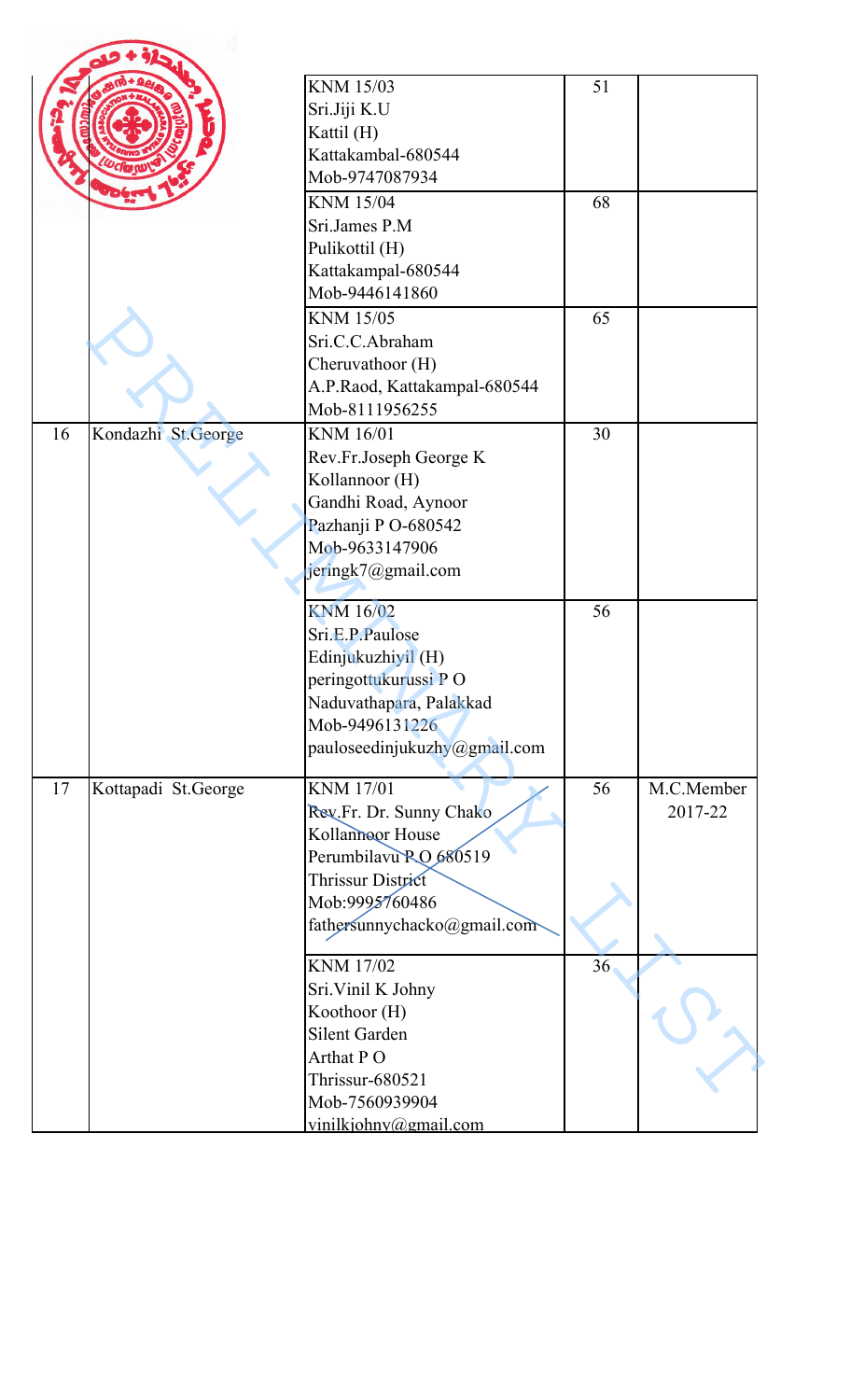|    | ottol St. Gregorios                   | <b>KNM 18/01</b><br>Rev.Fr.Peter Kakkassery<br>Gandhi Nagar<br>Thrissur Road,<br>Kunnamkulam PO<br><b>Thrissur -680503</b><br>Mob: 9447563927<br>frkakkasserykkm@gmail.com                          | 60 |  |
|----|---------------------------------------|-----------------------------------------------------------------------------------------------------------------------------------------------------------------------------------------------------|----|--|
|    |                                       | <b>KNM 18/02</b><br>Sri.Shiju C.K<br>Cheruvathoor (H)<br>Kottol<br>Pazhanji Via<br>Kunnamkulam,<br>Thrissur-680542<br>Mob-93492118/04                                                               | 52 |  |
| 19 | Kunnamkulam<br>St.Gregorios Main Road | <b>KNM 19/01</b><br>Rev.Fr.Geevarghese Varghese<br>Vadakkemuruppel House<br>Near Marthoma Church,<br><b>South Bazar</b><br>Kunnamkulam P.O 680 503<br>Mob: 9745140783<br>rinumon_varghese@yahoo.com | 37 |  |
|    |                                       | <b>KNM 19/02</b><br>Sri.Geevar I.P<br>Pulikottil (H)<br>Porkulam PO<br>Kunnamkulam<br>Thrissur-680542<br>Mob-9847855675<br>geevarpulikkottil@gmail.com                                              | 57 |  |
|    |                                       | KNM 19/03<br>Sri.K.C.Laughson<br>Koothoor (H)<br>Marathamcode PO<br>Kunnamkulam<br>Thrissur-680604<br>Mob-9497624407                                                                                | 60 |  |
| 20 | Kunnamkulam St.Mathias<br>South Bazar | <b>KNM 20/01</b><br>Rev.Fr.Geevarghese Tholath<br>Tholath (H)<br>South Bazar, Kunnamkulam PO<br>Thrissur-680503<br>Mob: 9847937043<br>frgeevarghesetholath@gmail.com                                | 47 |  |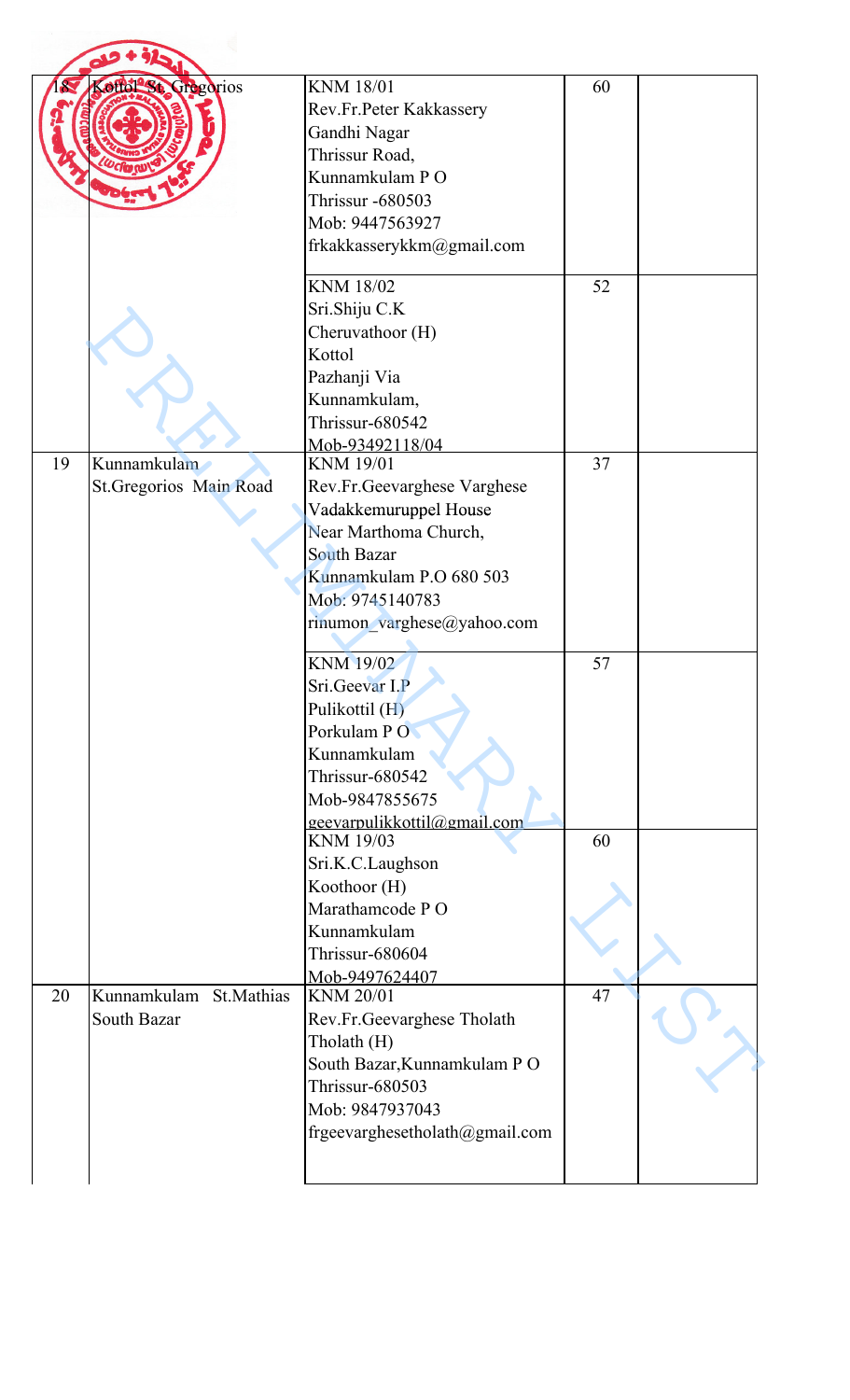|    |                       | KNM 20/02                                    | 54 |  |
|----|-----------------------|----------------------------------------------|----|--|
|    |                       | Sri.Degi K cherian                           |    |  |
|    |                       | Cheeran (H)<br>Green Garden                  |    |  |
|    |                       |                                              |    |  |
|    |                       | Thekkepuram                                  |    |  |
|    |                       | Chittanjoor-680523<br>Kunnamkulam            |    |  |
|    |                       | Mob-9847129207                               |    |  |
|    |                       | KNM 20/03                                    | 69 |  |
|    |                       | Sri.Geevas P.K                               |    |  |
|    |                       | Panakkal (H)                                 |    |  |
|    |                       | <b>Mission Raod</b>                          |    |  |
|    |                       | Kunnamkulam                                  |    |  |
|    |                       | Mob-7559955209                               |    |  |
| 21 | Kunnamkulam Parayil   | KNM 21/01                                    | 40 |  |
|    | St.George             | Rev.Fr.Mathew Varghese                       |    |  |
|    |                       | Kulagattil                                   |    |  |
|    |                       | St.George Orthodox Church                    |    |  |
|    |                       | Parayil,                                     |    |  |
|    |                       | Kunnamkulam P.O 680 503                      |    |  |
|    |                       | Mob-9961259559                               |    |  |
|    |                       | kulagattil@hotmail.com                       |    |  |
|    |                       | <b>KNM 21/02</b>                             | 56 |  |
|    |                       | Sri.Gigy Varghese                            |    |  |
|    |                       | Pulikottil (H)                               |    |  |
|    |                       | <b>Thrissur Road</b>                         |    |  |
|    |                       | Kanippayur P O-680517                        |    |  |
|    |                       | Mob-9447178567                               |    |  |
|    |                       | gypkkm@hotmail.com                           |    |  |
| 22 | Kunnamkulam St.Thomas | <b>KNM 22/01</b>                             | 45 |  |
|    | East Bazar            | Rev.Fr. Joseph Cheruvathoor                  |    |  |
|    |                       | Bishop's House                               |    |  |
|    |                       | Arthat P O, Thrissur-680521                  |    |  |
|    |                       | Mob: 9447872297,                             |    |  |
|    |                       | frjckarikkad@gmail.com<br>KNM 22/02          | 54 |  |
|    |                       | Sri.P.I.Thomas                               |    |  |
|    |                       | Panackel (H)                                 |    |  |
|    |                       | Kunnamkulam Raod-680503                      |    |  |
|    |                       | Mob-9387017403                               |    |  |
|    |                       | thomaskknthomas@gmail.com                    |    |  |
|    |                       | KNM 22/03                                    | 42 |  |
|    |                       | Sri.Mibi M Kollannur                         |    |  |
|    |                       | Kollannoor (H)                               |    |  |
|    |                       | valiparambu Bazar                            |    |  |
|    |                       | Kunnamkulam-680503                           |    |  |
|    |                       | Mob-9847318931                               |    |  |
|    |                       | mibimathew1980@gmail.com<br><b>KNM 22/04</b> | 31 |  |
|    |                       | Sri.Sarun Varghese P                         |    |  |
|    |                       | Panackel (H)                                 |    |  |
|    |                       | Old Court Raod                               |    |  |
|    |                       | Kunnamkulam-680503                           |    |  |
|    |                       | Mob-9961376629                               |    |  |
|    |                       | sarunvarghesep@gmail.com                     |    |  |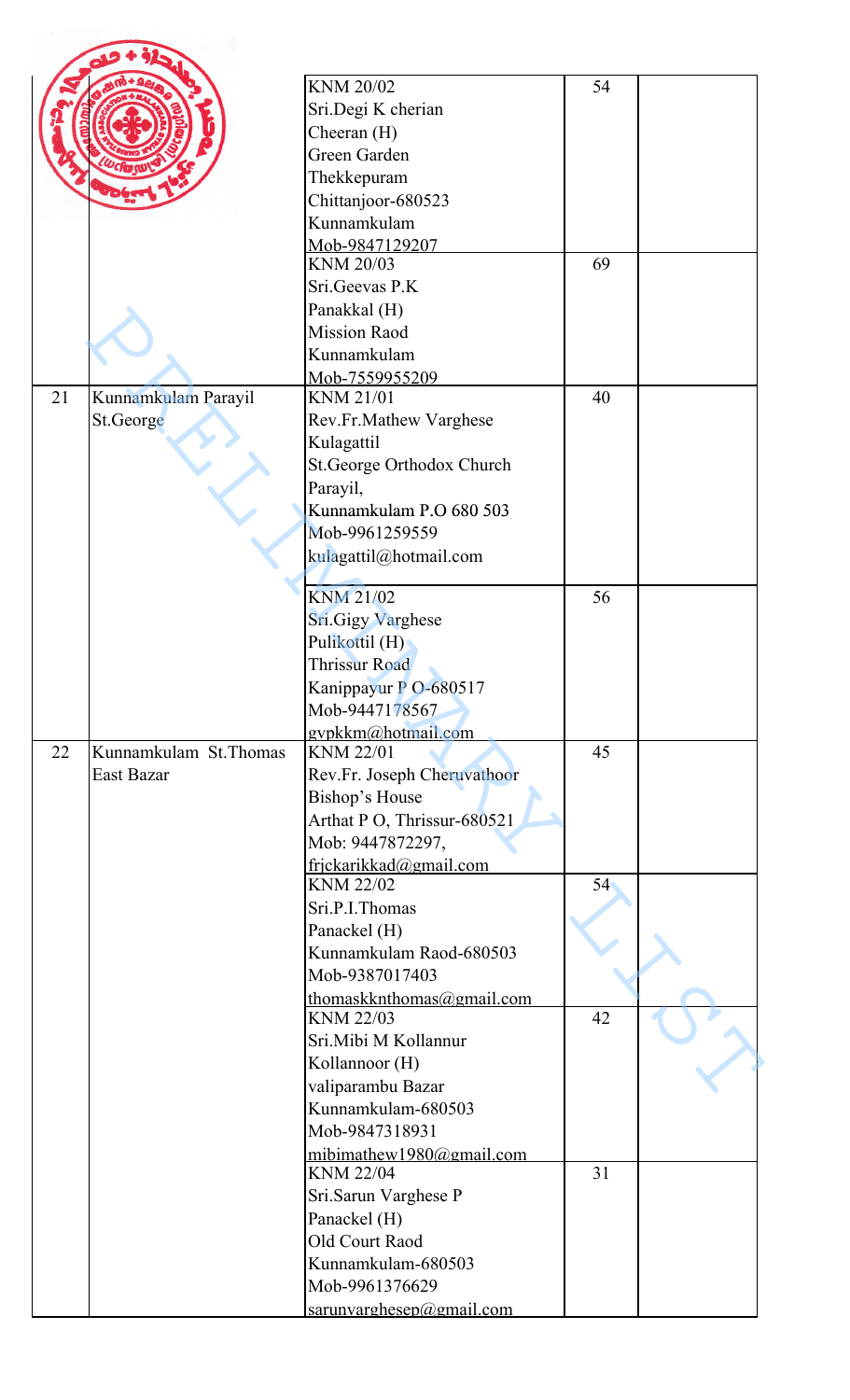|    | Janalifhara St. John's    | <b>KNM 23/01</b><br>Rev.Fr.Antony Paulose<br>Ollukkaran (H)<br>South Bazar,<br>Kunnamkulam P O-680503<br>Mob-6282791729<br>princepaulose93@gmail.com                                | 29 |  |
|----|---------------------------|-------------------------------------------------------------------------------------------------------------------------------------------------------------------------------------|----|--|
|    |                           | KNM 23/02<br>Sri. Vinod Thomas<br>Kalappurayl (H)<br>Malakka<br>Manalithara P O-680589<br>Mob-9048854094<br>vinodthomas $2255@g$ mail.com                                           | 54 |  |
| 24 | Mangad Mar Gregorios      | <b>KNM 24/01</b><br>Rev.Fr.V.M Samuel<br>Vaniyamakal<br>MGR 5, Snehalayam<br>Kunnamkulam-680503<br>Mob: 9847346777<br>Email: janusamuel@gmail.com                                   | 50 |  |
|    |                           | <b>KNM 24/02</b><br>Sri.K.C.Wilson<br>Koothoor (H)<br>West Mangad PO<br>Kunnamkulam,<br>Thrissur-680542<br>Mob-9656729072                                                           | 60 |  |
|    |                           | wilsonmangad@gmail.com<br>KNM 24/03<br>Sri.Joy C.C<br>Cheeran (H)<br>West Mangad PO<br>Kunnamkulam,<br>Thrisuur-680542<br>Mob-9567138270                                            | 36 |  |
|    |                           | iovecmangad@gmail.com<br><b>KNM 24/04</b><br>Sri.Noble C.V<br>Cheeran (H)<br>West Mangad PO<br>Kunnamkulam,<br>Thrisuur-680542<br>Mob-9847372360                                    | 53 |  |
| 25 | Marathencode St.Gregorios | cnnirin@gmail.com<br><b>KNM 25/01</b><br>Rev.Fr.Steephan George<br>Kuthoor House<br>Chowannoor P.O 680 517<br>Kunnamkulam, Thrissur<br>Mob: 9446088423<br>steephanachen@hotmail.com | 54 |  |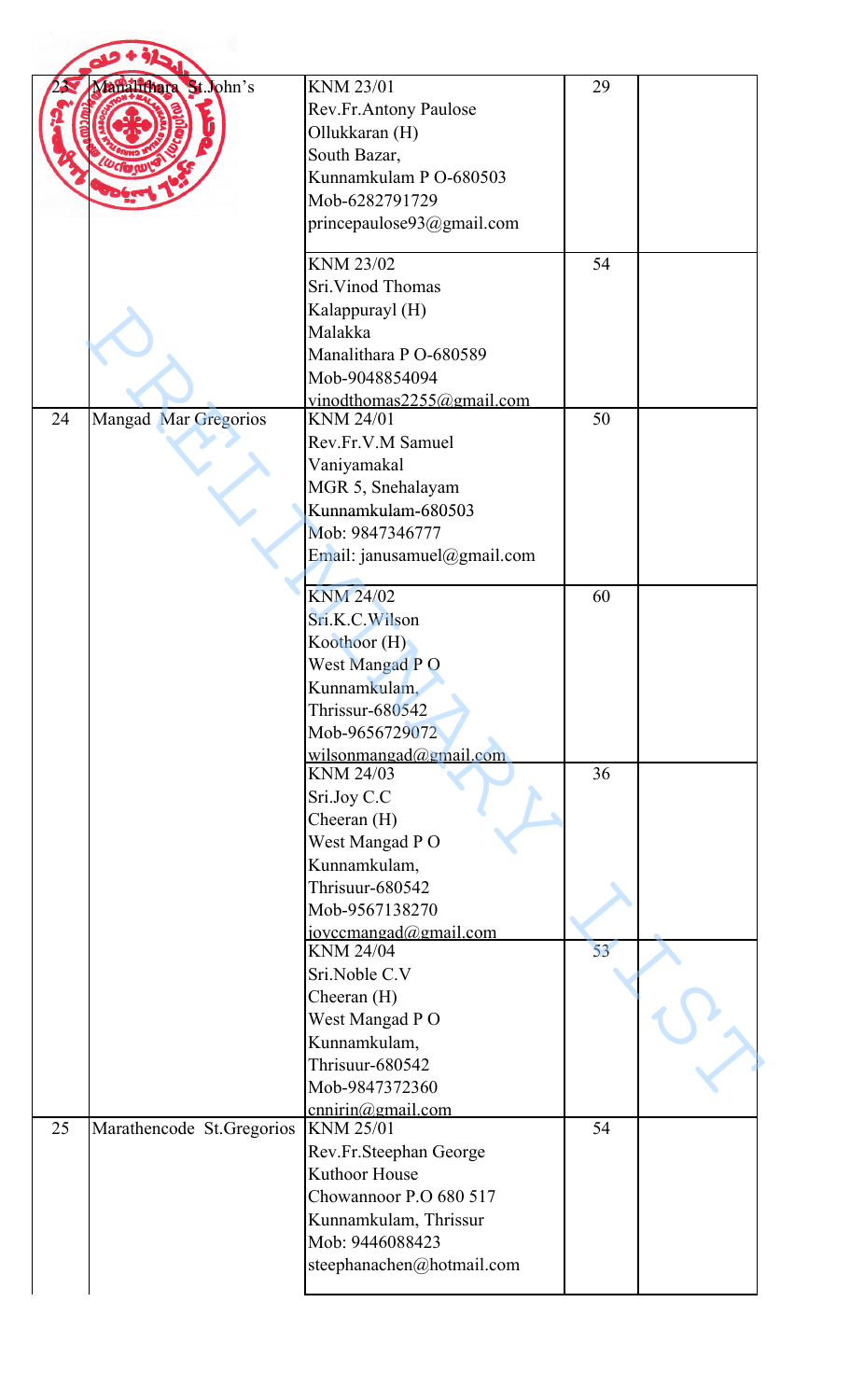|    |                       | <b>KNM 25/02</b><br>Sri.Abi CK<br>Chunkathu Veedu<br>P.T.Road, Kochi-682023<br>Mob-9446128135<br>unitedelectricalsekm@gmail.com                           | 58 |  |
|----|-----------------------|-----------------------------------------------------------------------------------------------------------------------------------------------------------|----|--|
|    |                       | KNM 25/03<br>Sri.Geo K Wilson<br>Koothoor Veedu<br>Chiramangad P O-680604<br>Mob-9633204330<br>geowilson@gmail.com                                        | 30 |  |
|    |                       | KNM 25/04<br>Sri. Vineeth K Babu<br>Koothoor Veedu<br>Marathemcode P O-680604<br>Mob-9947656745                                                           | 30 |  |
| 26 | Mookkuthala St.John's | KNM 26/01<br>Rev.Fr.Thomas Chandy<br>Puthenpurackal (H)<br>Church Raod,<br>Pazhanji PO-680542<br>Thrissur<br>Mob-9496464029<br>ugetthomaschandy@gmail.com | 33 |  |
|    |                       | KNM 26/02<br>Sri.P.C.Punnuse<br>Paravathel<br>Mookkuthala<br>Via Edappal<br>Malappuram                                                                    | 73 |  |
| 27 | Ottupara St.George    | <b>KNM 27/01</b><br>V.Rev.K.P Issac Cor Episcopa<br>Kandathil Puthenpurayil<br>Payyanam,<br>Kannara P.O 680652<br>Thrissur District<br>Mob: 9747554402    | 76 |  |
|    |                       | <b>KNM 27/02</b><br>Sri.K.C.Rajan<br>Kodumkulath (H)<br>Kumaranellor PO<br>Mythri Road<br>Wadakkancherry,<br>Thrissur-680590<br>Mob-9446832874            | 65 |  |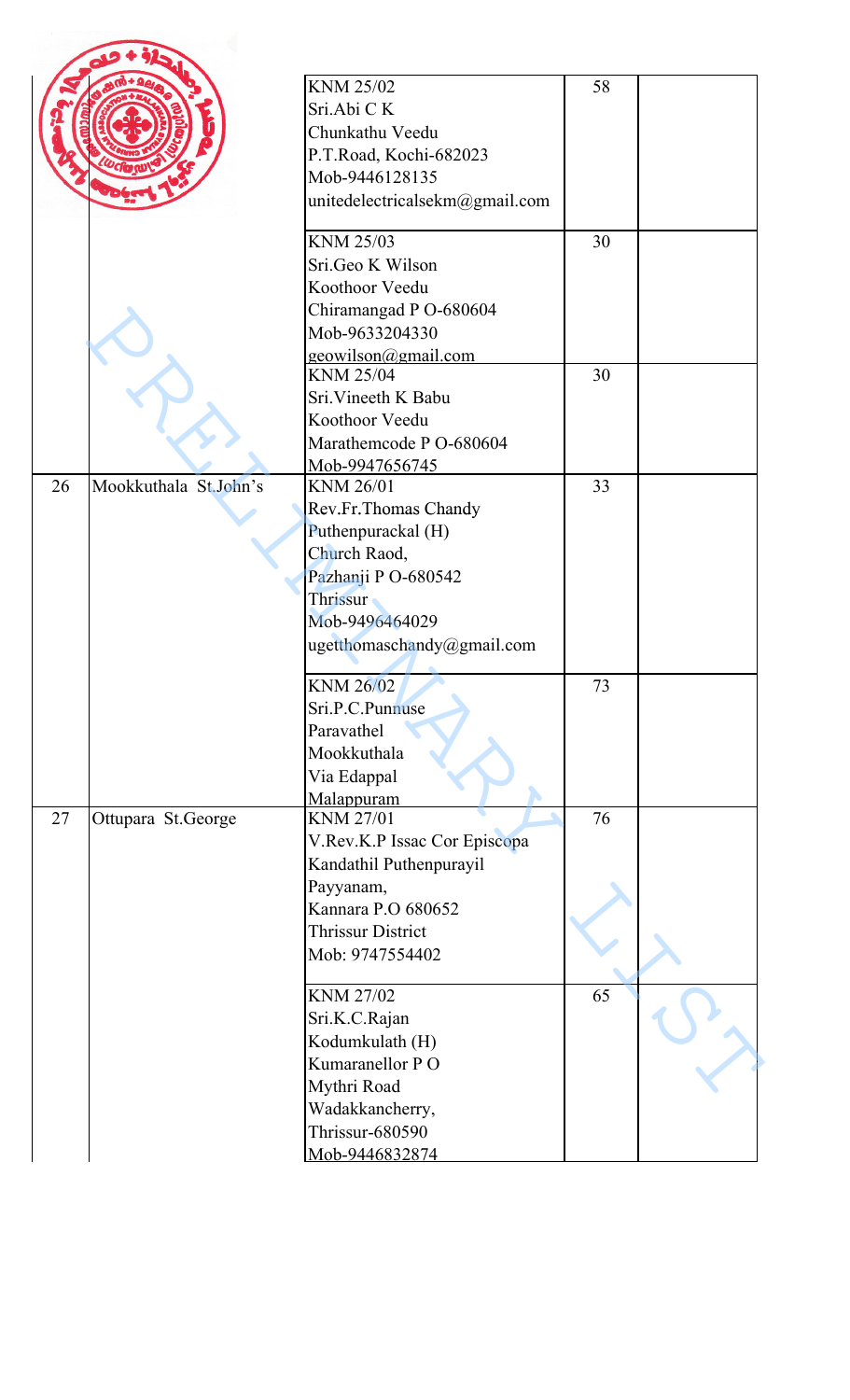| <b>KNM 27/03</b><br>58<br>Sri.Saju T.V<br>Thalakkottukara (H)<br>Kidangannur PO<br>wadakkancherry<br>Thrissur-680590<br>Mob-9495196992<br>sajukunduannur@gmail.com<br><b>KNM 27/04</b><br>55<br>Sri.Abraham M.C<br>Mandupal (H)<br>Kumaranellur PO<br>Ottupara<br>Wadakancherry-680590<br>Mob-9447881128<br>abrahamchummar1967@gmail.co<br>m<br><b>KNM 28/01</b><br>28<br>Panamkutty St. Thomas<br>38<br>Rev.Fr.Mathew Thomas<br>Thyleth House<br>Elanadu P.O 680 586, Chelakkara<br>(Via)<br><b>Thrissur District</b><br>Mob: 9447239080<br>nelsonthyleth@gmail.com<br><b>KNM 28/02</b><br>52<br>Sri.P.K.Shibu<br>Pandyamkattayil (H)<br>Kaliyaraod PO<br>mangad PO<br>Chelakkara-680586<br>Mob-9539119904<br>9544336575<br>Parambai<br><b>KNM 29/01</b><br>66<br>29<br>St.George<br>Rev.Fr.Abraham Mathew<br>Chundayil Padinjarethil<br>Love Shore<br>Rose Garden, Thiroor<br>Mullamkunnathukavu PO<br>Thrissur-680581<br>Mob-8089350014<br>frabrahammathew1965@gmail.co<br>m<br>53<br><b>KNM 29/02</b><br>Sri.Mathai Nediyanikuzhy<br>Nediyanikuzhiyil Veedu<br>Medical College PO<br>Mulakkunnathucavu, Thrissur-<br>680596<br>Mob-9496195768 |  |  |  |
|---------------------------------------------------------------------------------------------------------------------------------------------------------------------------------------------------------------------------------------------------------------------------------------------------------------------------------------------------------------------------------------------------------------------------------------------------------------------------------------------------------------------------------------------------------------------------------------------------------------------------------------------------------------------------------------------------------------------------------------------------------------------------------------------------------------------------------------------------------------------------------------------------------------------------------------------------------------------------------------------------------------------------------------------------------------------------------------------------------------------------------------------------|--|--|--|
|                                                                                                                                                                                                                                                                                                                                                                                                                                                                                                                                                                                                                                                                                                                                                                                                                                                                                                                                                                                                                                                                                                                                                   |  |  |  |
|                                                                                                                                                                                                                                                                                                                                                                                                                                                                                                                                                                                                                                                                                                                                                                                                                                                                                                                                                                                                                                                                                                                                                   |  |  |  |
|                                                                                                                                                                                                                                                                                                                                                                                                                                                                                                                                                                                                                                                                                                                                                                                                                                                                                                                                                                                                                                                                                                                                                   |  |  |  |
|                                                                                                                                                                                                                                                                                                                                                                                                                                                                                                                                                                                                                                                                                                                                                                                                                                                                                                                                                                                                                                                                                                                                                   |  |  |  |
|                                                                                                                                                                                                                                                                                                                                                                                                                                                                                                                                                                                                                                                                                                                                                                                                                                                                                                                                                                                                                                                                                                                                                   |  |  |  |
|                                                                                                                                                                                                                                                                                                                                                                                                                                                                                                                                                                                                                                                                                                                                                                                                                                                                                                                                                                                                                                                                                                                                                   |  |  |  |
|                                                                                                                                                                                                                                                                                                                                                                                                                                                                                                                                                                                                                                                                                                                                                                                                                                                                                                                                                                                                                                                                                                                                                   |  |  |  |
|                                                                                                                                                                                                                                                                                                                                                                                                                                                                                                                                                                                                                                                                                                                                                                                                                                                                                                                                                                                                                                                                                                                                                   |  |  |  |
|                                                                                                                                                                                                                                                                                                                                                                                                                                                                                                                                                                                                                                                                                                                                                                                                                                                                                                                                                                                                                                                                                                                                                   |  |  |  |
|                                                                                                                                                                                                                                                                                                                                                                                                                                                                                                                                                                                                                                                                                                                                                                                                                                                                                                                                                                                                                                                                                                                                                   |  |  |  |
|                                                                                                                                                                                                                                                                                                                                                                                                                                                                                                                                                                                                                                                                                                                                                                                                                                                                                                                                                                                                                                                                                                                                                   |  |  |  |
|                                                                                                                                                                                                                                                                                                                                                                                                                                                                                                                                                                                                                                                                                                                                                                                                                                                                                                                                                                                                                                                                                                                                                   |  |  |  |
|                                                                                                                                                                                                                                                                                                                                                                                                                                                                                                                                                                                                                                                                                                                                                                                                                                                                                                                                                                                                                                                                                                                                                   |  |  |  |
|                                                                                                                                                                                                                                                                                                                                                                                                                                                                                                                                                                                                                                                                                                                                                                                                                                                                                                                                                                                                                                                                                                                                                   |  |  |  |
|                                                                                                                                                                                                                                                                                                                                                                                                                                                                                                                                                                                                                                                                                                                                                                                                                                                                                                                                                                                                                                                                                                                                                   |  |  |  |
|                                                                                                                                                                                                                                                                                                                                                                                                                                                                                                                                                                                                                                                                                                                                                                                                                                                                                                                                                                                                                                                                                                                                                   |  |  |  |
|                                                                                                                                                                                                                                                                                                                                                                                                                                                                                                                                                                                                                                                                                                                                                                                                                                                                                                                                                                                                                                                                                                                                                   |  |  |  |
|                                                                                                                                                                                                                                                                                                                                                                                                                                                                                                                                                                                                                                                                                                                                                                                                                                                                                                                                                                                                                                                                                                                                                   |  |  |  |
|                                                                                                                                                                                                                                                                                                                                                                                                                                                                                                                                                                                                                                                                                                                                                                                                                                                                                                                                                                                                                                                                                                                                                   |  |  |  |
|                                                                                                                                                                                                                                                                                                                                                                                                                                                                                                                                                                                                                                                                                                                                                                                                                                                                                                                                                                                                                                                                                                                                                   |  |  |  |
|                                                                                                                                                                                                                                                                                                                                                                                                                                                                                                                                                                                                                                                                                                                                                                                                                                                                                                                                                                                                                                                                                                                                                   |  |  |  |
|                                                                                                                                                                                                                                                                                                                                                                                                                                                                                                                                                                                                                                                                                                                                                                                                                                                                                                                                                                                                                                                                                                                                                   |  |  |  |
|                                                                                                                                                                                                                                                                                                                                                                                                                                                                                                                                                                                                                                                                                                                                                                                                                                                                                                                                                                                                                                                                                                                                                   |  |  |  |
|                                                                                                                                                                                                                                                                                                                                                                                                                                                                                                                                                                                                                                                                                                                                                                                                                                                                                                                                                                                                                                                                                                                                                   |  |  |  |
|                                                                                                                                                                                                                                                                                                                                                                                                                                                                                                                                                                                                                                                                                                                                                                                                                                                                                                                                                                                                                                                                                                                                                   |  |  |  |
|                                                                                                                                                                                                                                                                                                                                                                                                                                                                                                                                                                                                                                                                                                                                                                                                                                                                                                                                                                                                                                                                                                                                                   |  |  |  |
|                                                                                                                                                                                                                                                                                                                                                                                                                                                                                                                                                                                                                                                                                                                                                                                                                                                                                                                                                                                                                                                                                                                                                   |  |  |  |
|                                                                                                                                                                                                                                                                                                                                                                                                                                                                                                                                                                                                                                                                                                                                                                                                                                                                                                                                                                                                                                                                                                                                                   |  |  |  |
|                                                                                                                                                                                                                                                                                                                                                                                                                                                                                                                                                                                                                                                                                                                                                                                                                                                                                                                                                                                                                                                                                                                                                   |  |  |  |
|                                                                                                                                                                                                                                                                                                                                                                                                                                                                                                                                                                                                                                                                                                                                                                                                                                                                                                                                                                                                                                                                                                                                                   |  |  |  |
|                                                                                                                                                                                                                                                                                                                                                                                                                                                                                                                                                                                                                                                                                                                                                                                                                                                                                                                                                                                                                                                                                                                                                   |  |  |  |
|                                                                                                                                                                                                                                                                                                                                                                                                                                                                                                                                                                                                                                                                                                                                                                                                                                                                                                                                                                                                                                                                                                                                                   |  |  |  |
|                                                                                                                                                                                                                                                                                                                                                                                                                                                                                                                                                                                                                                                                                                                                                                                                                                                                                                                                                                                                                                                                                                                                                   |  |  |  |
|                                                                                                                                                                                                                                                                                                                                                                                                                                                                                                                                                                                                                                                                                                                                                                                                                                                                                                                                                                                                                                                                                                                                                   |  |  |  |
|                                                                                                                                                                                                                                                                                                                                                                                                                                                                                                                                                                                                                                                                                                                                                                                                                                                                                                                                                                                                                                                                                                                                                   |  |  |  |
|                                                                                                                                                                                                                                                                                                                                                                                                                                                                                                                                                                                                                                                                                                                                                                                                                                                                                                                                                                                                                                                                                                                                                   |  |  |  |
|                                                                                                                                                                                                                                                                                                                                                                                                                                                                                                                                                                                                                                                                                                                                                                                                                                                                                                                                                                                                                                                                                                                                                   |  |  |  |
|                                                                                                                                                                                                                                                                                                                                                                                                                                                                                                                                                                                                                                                                                                                                                                                                                                                                                                                                                                                                                                                                                                                                                   |  |  |  |
|                                                                                                                                                                                                                                                                                                                                                                                                                                                                                                                                                                                                                                                                                                                                                                                                                                                                                                                                                                                                                                                                                                                                                   |  |  |  |
|                                                                                                                                                                                                                                                                                                                                                                                                                                                                                                                                                                                                                                                                                                                                                                                                                                                                                                                                                                                                                                                                                                                                                   |  |  |  |
|                                                                                                                                                                                                                                                                                                                                                                                                                                                                                                                                                                                                                                                                                                                                                                                                                                                                                                                                                                                                                                                                                                                                                   |  |  |  |
|                                                                                                                                                                                                                                                                                                                                                                                                                                                                                                                                                                                                                                                                                                                                                                                                                                                                                                                                                                                                                                                                                                                                                   |  |  |  |
|                                                                                                                                                                                                                                                                                                                                                                                                                                                                                                                                                                                                                                                                                                                                                                                                                                                                                                                                                                                                                                                                                                                                                   |  |  |  |
|                                                                                                                                                                                                                                                                                                                                                                                                                                                                                                                                                                                                                                                                                                                                                                                                                                                                                                                                                                                                                                                                                                                                                   |  |  |  |
|                                                                                                                                                                                                                                                                                                                                                                                                                                                                                                                                                                                                                                                                                                                                                                                                                                                                                                                                                                                                                                                                                                                                                   |  |  |  |
|                                                                                                                                                                                                                                                                                                                                                                                                                                                                                                                                                                                                                                                                                                                                                                                                                                                                                                                                                                                                                                                                                                                                                   |  |  |  |
|                                                                                                                                                                                                                                                                                                                                                                                                                                                                                                                                                                                                                                                                                                                                                                                                                                                                                                                                                                                                                                                                                                                                                   |  |  |  |
|                                                                                                                                                                                                                                                                                                                                                                                                                                                                                                                                                                                                                                                                                                                                                                                                                                                                                                                                                                                                                                                                                                                                                   |  |  |  |
|                                                                                                                                                                                                                                                                                                                                                                                                                                                                                                                                                                                                                                                                                                                                                                                                                                                                                                                                                                                                                                                                                                                                                   |  |  |  |
|                                                                                                                                                                                                                                                                                                                                                                                                                                                                                                                                                                                                                                                                                                                                                                                                                                                                                                                                                                                                                                                                                                                                                   |  |  |  |
|                                                                                                                                                                                                                                                                                                                                                                                                                                                                                                                                                                                                                                                                                                                                                                                                                                                                                                                                                                                                                                                                                                                                                   |  |  |  |
|                                                                                                                                                                                                                                                                                                                                                                                                                                                                                                                                                                                                                                                                                                                                                                                                                                                                                                                                                                                                                                                                                                                                                   |  |  |  |
| nvmathai68@gmail.com                                                                                                                                                                                                                                                                                                                                                                                                                                                                                                                                                                                                                                                                                                                                                                                                                                                                                                                                                                                                                                                                                                                              |  |  |  |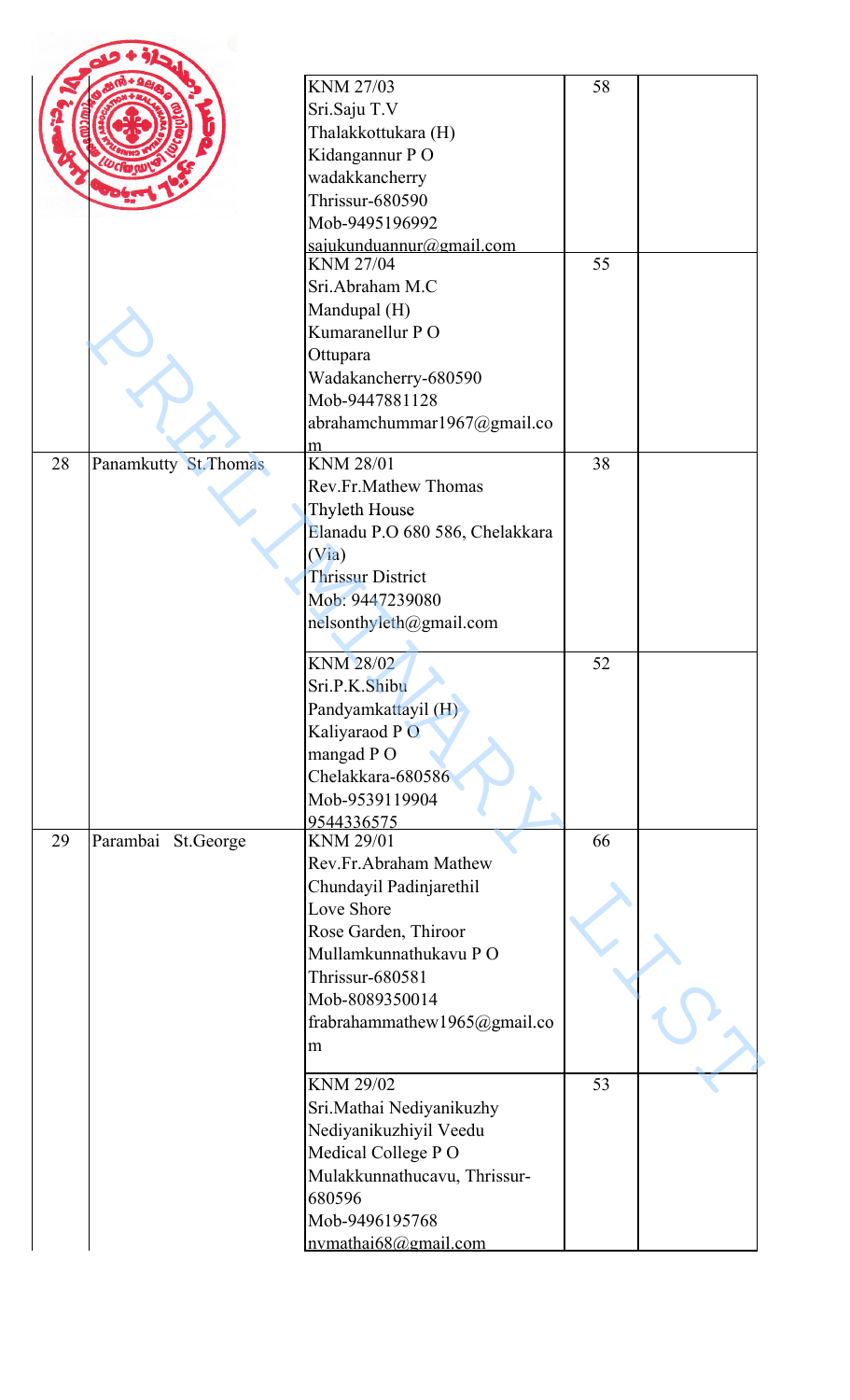|    |                    | <b>KNM 29/03</b>                       | 55              |  |
|----|--------------------|----------------------------------------|-----------------|--|
|    |                    | Sri.John C I                           |                 |  |
|    |                    | Chomakkalayil                          |                 |  |
|    |                    | Athani PO                              |                 |  |
|    |                    |                                        |                 |  |
|    |                    | Thrissur                               |                 |  |
|    |                    | Mob-9605888908                         |                 |  |
| 30 | Pazhanji St.Mary's | <b>KNM 30/01</b>                       | 42              |  |
|    | Cathedral          | Rev.Fr.Zakharia Kollannoor             |                 |  |
|    |                    | Mar Baselios Nagar, East Bazar         |                 |  |
|    |                    | Pazhanji P.O 680 542,                  |                 |  |
|    |                    | <b>Thrissur District</b>               |                 |  |
|    |                    | Mob: 9495463721                        |                 |  |
|    |                    | abiachankkm@gmail.com                  |                 |  |
|    |                    | <b>KNM 30/2</b>                        | 36              |  |
|    |                    | Sri.Jitto P George                     |                 |  |
|    |                    | Pulikottil (H)                         |                 |  |
|    |                    | Kizhakke Angady                        |                 |  |
|    |                    | Pazhanji PO-680542                     |                 |  |
|    |                    | <b>Thrissur-680542</b>                 |                 |  |
|    |                    | Mob-9895862969                         |                 |  |
|    |                    | iittopgeorge@gmail.com                 |                 |  |
|    |                    | <b>KNM 30/03</b>                       | 49              |  |
|    |                    | Adv.Gilbert Cheeran G                  |                 |  |
|    |                    | Cheeran (H)                            |                 |  |
|    |                    | Highschool Road, Pazhanji              |                 |  |
|    |                    | Pazhanji PO, Thrissur-680542           |                 |  |
|    |                    | Mob-9446407503                         |                 |  |
|    |                    | $gcheeran(\omega gmail.com)$           |                 |  |
|    |                    | <b>KNM 30/04</b>                       | 27              |  |
|    |                    | Sri.Eldho Cheeran                      |                 |  |
|    |                    | Cheeran $(H)$                          |                 |  |
|    |                    | Padithadom Raod, Pazhanji              |                 |  |
|    |                    | Thrissur-680542                        |                 |  |
|    |                    | Mob-9895227020                         |                 |  |
|    |                    | eldhopazhanji $1$ @gmail.com           |                 |  |
|    |                    | KNM 30/05                              | 33 <sup>°</sup> |  |
|    |                    | Sri.Ligin P Chacko                     |                 |  |
|    |                    | Pulikottil (H)                         |                 |  |
|    |                    | Kizhakke Angadi, Pazhanji              |                 |  |
|    |                    | Pazhanji PO                            |                 |  |
|    |                    | Thrissur-680542                        |                 |  |
|    |                    |                                        |                 |  |
|    |                    | Mob-9544004923                         |                 |  |
|    |                    | lijupulikkottil@gmail.com<br>KNM 30/06 | 45              |  |
|    |                    | Sri.Tony T.T                           |                 |  |
|    |                    | Thekkekkara (H)                        |                 |  |
|    |                    | Near Little Pauls, Pazhanji-680542     |                 |  |
|    |                    | Mob-9447176539                         |                 |  |
|    |                    |                                        |                 |  |
|    |                    | t.t.traderskkm@gmail.com               |                 |  |
|    |                    |                                        |                 |  |
|    |                    |                                        |                 |  |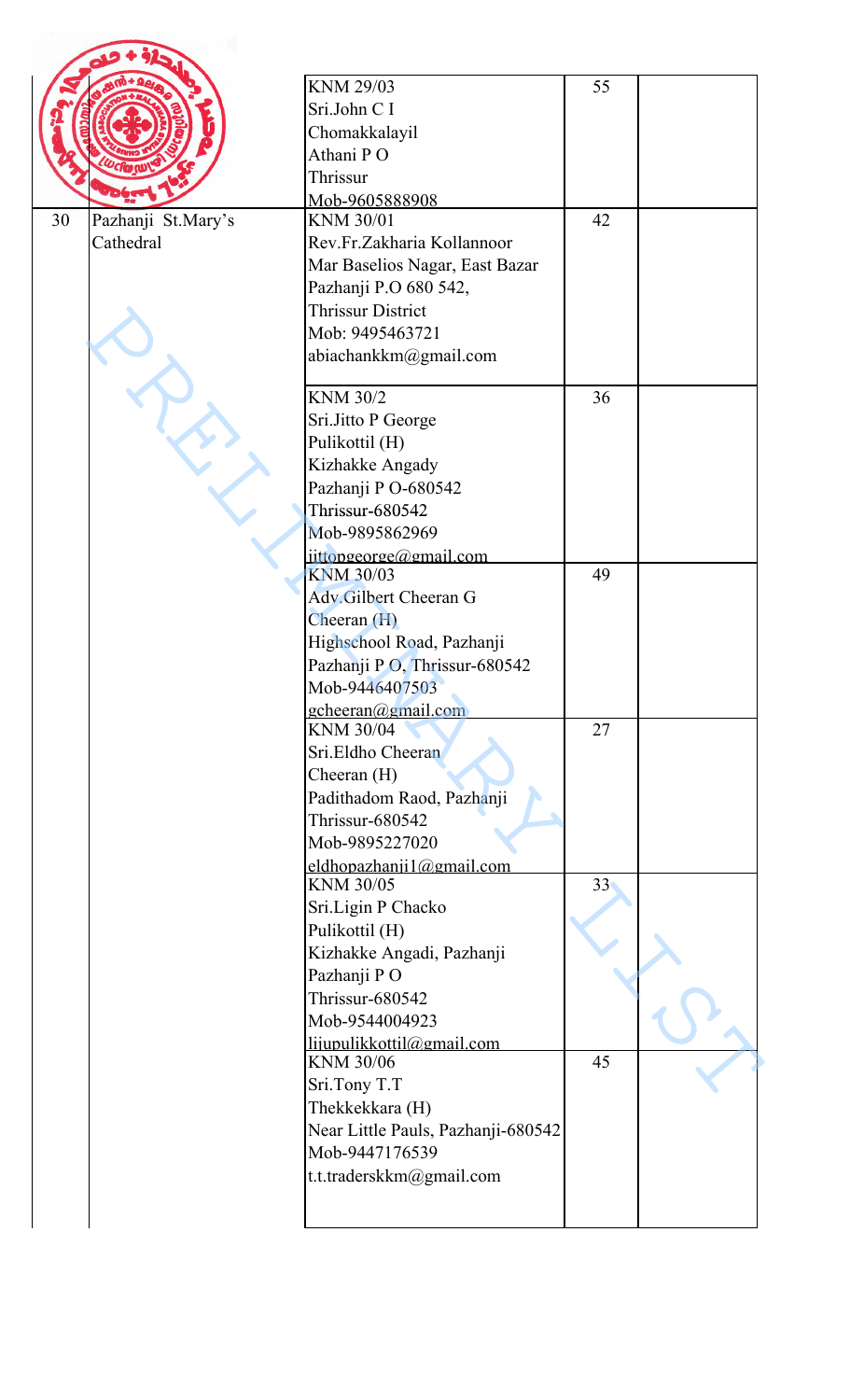|    |                                      | <b>KNM 30/07</b>                             | 41 |            |
|----|--------------------------------------|----------------------------------------------|----|------------|
|    |                                      | Sri.Ajith M.T                                |    |            |
|    |                                      | Mundampal (H)                                |    |            |
|    |                                      | Padinjare Anagadi, Pazhanji                  |    |            |
|    |                                      | Pazhanji PO                                  |    |            |
|    |                                      | Thrisuur-680542                              |    |            |
|    |                                      | Mob-9961263595                               |    |            |
|    |                                      | ajithmandumpal@gmail.com<br><b>KNM 30/08</b> | 57 |            |
|    |                                      | Sri.Jose C.D                                 |    |            |
|    |                                      | Cheruvathoor (H)                             |    |            |
|    |                                      | St.Mary's Road, Pazhanji                     |    |            |
|    |                                      | Pazhanji PO,                                 |    |            |
|    |                                      | Thrissur-680542                              |    |            |
|    |                                      | Mob-9447815962                               |    |            |
|    |                                      | iose.cheruvatore@gmail.com                   |    |            |
| 31 | Pengamuck Mar Baselius               | <b>KNM 31/01</b>                             | 39 |            |
|    | & Mar Gregorios                      | Rev.Fr. Geevarghese Johnson                  |    |            |
|    |                                      | Kolenchery House, Vyssery                    |    |            |
|    |                                      | Kunnamkulam P.O 680503                       |    |            |
|    |                                      | <b>Thrissur District</b>                     |    |            |
|    |                                      | Ph:04885 228634, 9446824392                  |    |            |
|    |                                      | jissjohnson06@gmail.com                      |    |            |
|    |                                      |                                              |    |            |
|    |                                      |                                              |    |            |
|    |                                      | KNM 31/02                                    |    |            |
|    |                                      |                                              | 58 | M.C.Member |
|    |                                      | SriP.U.Shajan                                |    | 2017-22    |
|    |                                      | Pulikottil (H)                               |    |            |
|    |                                      | Pengamukku PO-680544                         |    |            |
|    |                                      | Mob-9746643444                               |    |            |
|    |                                      |                                              |    |            |
|    |                                      | $shajanpuli(\omega gmail.com)$<br>KNM 31/03  | 41 |            |
|    |                                      | Sri.Mereesh K Zachariah                      |    |            |
|    |                                      | Kollannoor (H)                               |    |            |
|    |                                      | Pengamukku P O-680544                        |    |            |
|    |                                      | Mob-9847891015                               |    |            |
|    |                                      | advmerizh@gmail.com                          |    |            |
|    |                                      |                                              |    |            |
| 32 | Perumthuruthi Mar Baselios KNM 32/01 |                                              | 48 |            |
|    |                                      | Rev.Fr.T.C.Jacob                             |    |            |
|    |                                      | Thengungal (H)                               |    |            |
|    |                                      | Mahatma Gandhi Raod                          |    |            |
|    |                                      | <b>Green Park</b>                            |    |            |
|    |                                      | Kunnamkulam-680503                           |    |            |
|    |                                      | Mob-9495503147,9496503147                    |    |            |
|    |                                      | KNM 32/02                                    |    |            |
|    |                                      |                                              | 43 |            |
|    |                                      | Sri.Ajish C.T<br>Cheeran Veedu               |    |            |
|    |                                      |                                              |    |            |
|    |                                      | Perumthuruthy P O<br>Pazhanji Via-680542     |    |            |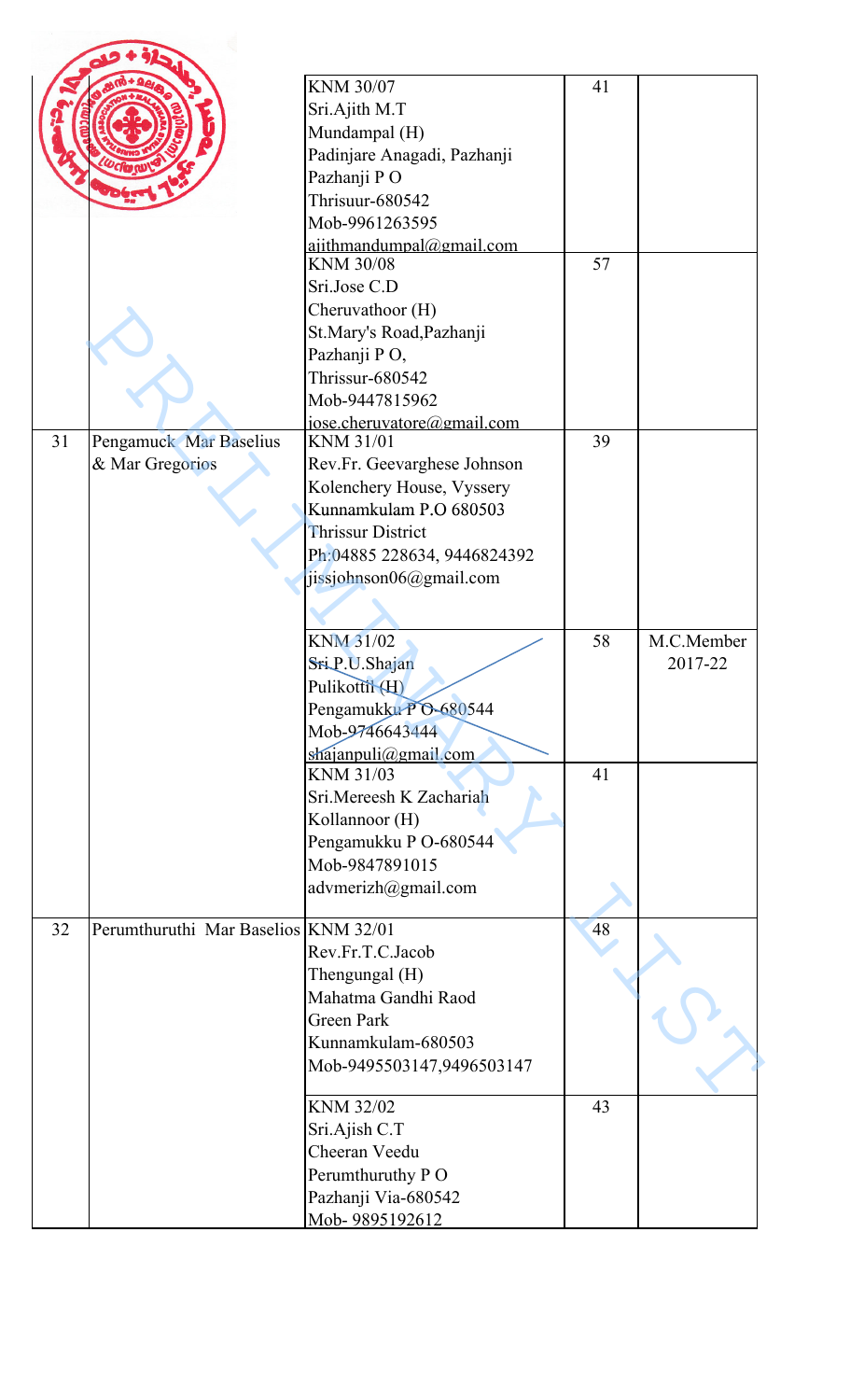|    | atlambie St. Mary's      | KNM 33/01                       | 31 |  |
|----|--------------------------|---------------------------------|----|--|
|    |                          | Rev.Fr.Joseph Jose K            |    |  |
|    |                          | Kollannoor House                |    |  |
|    |                          | Main Road, Pazhanji PO          |    |  |
|    |                          | Thrissur -680542, Mob-          |    |  |
|    |                          | 9497312642                      |    |  |
|    |                          | sajayjose1990@gmail.com         |    |  |
|    |                          |                                 |    |  |
|    |                          | KNM 33/02                       | 49 |  |
|    |                          | Sri.Biju George C               |    |  |
|    |                          | Cheruvathoor (H)                |    |  |
|    |                          | George Villa                    |    |  |
|    |                          | Vattakkavil Raod,               |    |  |
|    |                          | Pattambi-679303                 |    |  |
|    |                          | Mob-9947222555                  |    |  |
|    |                          | bijugeorge555@gmail.com         |    |  |
| 34 | Thiruvilwamala St.George | <b>KNM 34/01</b>                | 29 |  |
|    |                          | Rev.Fr.Geevarghese Wilson       |    |  |
|    |                          | Kollannoor House                |    |  |
|    |                          | Kanjirathingal                  |    |  |
|    |                          | Kattakampal PO, Thrissur-680544 |    |  |
|    |                          | Mob-9995270999                  |    |  |
|    |                          | gevergesewilson@gmail.com       |    |  |
|    |                          |                                 |    |  |
|    |                          |                                 |    |  |
|    |                          | <b>KNM 34/02</b>                | 46 |  |
|    |                          | Sri.Rinto K.C                   |    |  |
|    |                          | Kolady (H)                      |    |  |
|    |                          | <b>Keerampilly Lane</b>         |    |  |
|    |                          | Correya Raod, Pachalam          |    |  |
|    |                          | Ernakulam-682012                |    |  |
|    |                          | (TSRA 181)                      |    |  |
|    |                          | Mob-9061133999                  |    |  |
|    |                          | rintokolady@gmail.com           |    |  |
|    |                          |                                 |    |  |
| 35 | Vattully St.Peter's &    | <b>KNM 35/01</b>                | 40 |  |
|    | St.Paul's                | Rev.Fr.Dr.Geevarghese           |    |  |
|    |                          | Vettikunnel                     |    |  |
|    |                          | Vettikunnel Velikkakathu        |    |  |
|    |                          | Dr.A.P.J Abdul Kalam Raod       |    |  |
|    |                          | Panayampala, Karukachal PO      |    |  |
|    |                          | Kottayam -686540                |    |  |
|    |                          | Mob-9400229595                  |    |  |
|    |                          | <b>KNM 35/02</b>                | 64 |  |
|    |                          | Sri.Sunny Kocheril              |    |  |
|    |                          | Kocheril (H)                    |    |  |
|    |                          | Thonnurkkara                    |    |  |
|    |                          | Thottaikodu                     |    |  |
|    |                          | Chelakkara-680586               |    |  |
|    |                          | Mob-9656758505                  |    |  |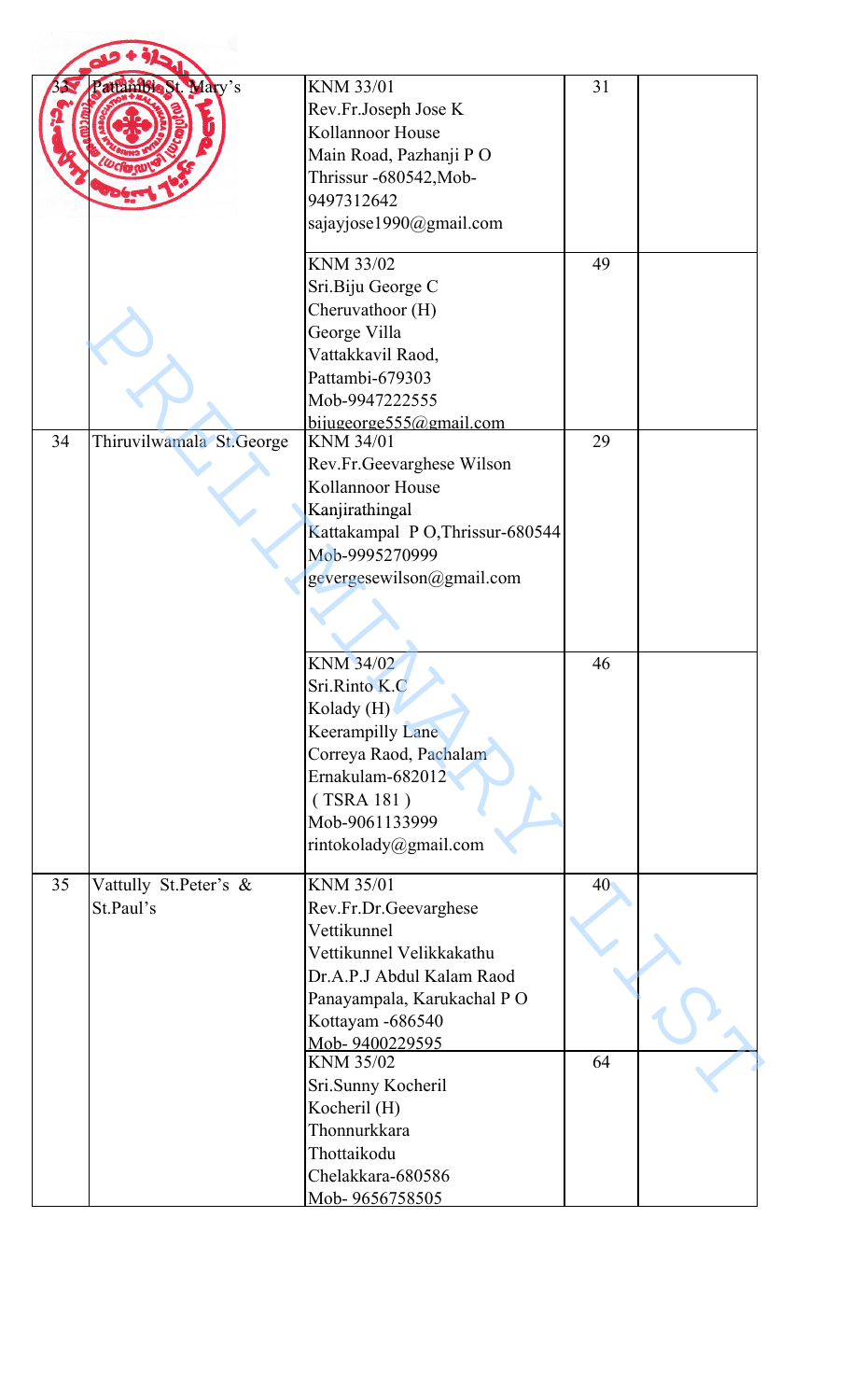|               | served Gregorios                          | KNM 36/01<br>Rev.Fr.Benjamin O.I.C<br>Bethany St.Johns English Medium<br>School<br>Thrissur Raod,<br>Kunnamkulam-680503<br>Mob-9946297149<br>benjischen@gmail.com<br>KNM 36/02<br>Sri.Greeji Peter P<br>Payyoor (H)<br>Vyssery, Kunnamkulam-680503 | 48<br>48 |  |
|---------------|-------------------------------------------|----------------------------------------------------------------------------------------------------------------------------------------------------------------------------------------------------------------------------------------------------|----------|--|
|               |                                           | Mob-9495623922<br>greejipeter@gmail.com                                                                                                                                                                                                            |          |  |
| 37            | Kunnamkulam,<br>Pazhayapally, St. Lazarus | <b>KNM 37/01</b><br>Rev.Fr.K.P.Geevarghese<br><b>Bishop House</b><br>Arthat P O, 680 521,<br>Thrissur Dt<br>Mob-9605375910<br>shijukattilp@gmail.com                                                                                               | 34       |  |
|               |                                           | <b>KNM 37/02</b><br>Sri.Thampi K C<br>Kollannur (H)<br>Parannoor-680502<br>Mob-9446627612                                                                                                                                                          | 66       |  |
|               |                                           | <b>KNM 37/03</b><br>Sri.Biju C A<br>Chunkathu (H)<br>Padinjareangady,<br>Kunnamkulam-680503<br>Mob-9846228450                                                                                                                                      | 40       |  |
|               |                                           | <b>ELECTED MANAGING COMMITTEE MEMBERS 2017-22</b>                                                                                                                                                                                                  |          |  |
| 1             |                                           | Rev.Fr. Dr. Sunny Chacko K.I.<br>Kollannoor House,<br>Perumbilavu P.O.,<br>Thrissur 680 519.<br>Mob: 9995760486<br>fathersunnychacko@gmail.com                                                                                                     |          |  |
| $\mathcal{D}$ |                                           | Rev.Fr. T P Varghese                                                                                                                                                                                                                               |          |  |

## **ELECTED MANAGING COMMITTEE MEMBERS 2017-22**

|                | Rev.Fr. Dr. Sunny Chacko K.I.<br>Kollannoor House,<br>Perumbilavu P.O.,<br>Thrissur 680 519.<br>Mob: 9995760486<br>fathersunnychacko@gmail.com |  |
|----------------|------------------------------------------------------------------------------------------------------------------------------------------------|--|
| $\mathfrak{D}$ | Rev.Fr. T P Varghese<br>Theyyampurathu (H)<br>Chuvannamannu PO,<br>Thrissur 680652.<br>Mob-9895214216<br>fathertp@gmail.com                    |  |